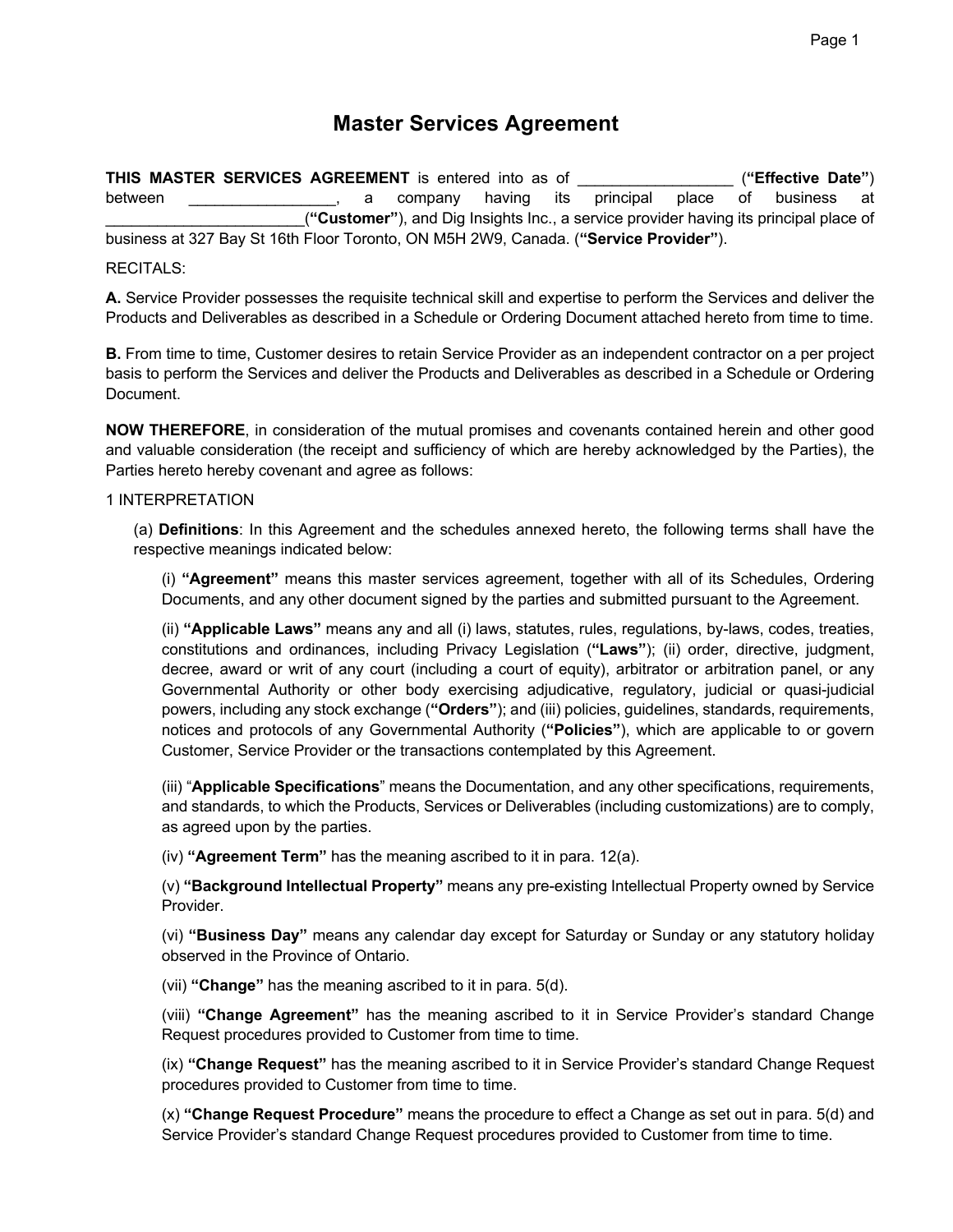(xii) **"Confidential Information"** means this Agreement; the Deliverables; and any information and data included therein or derived therefrom and the form, format, mode or method of compilation, selection, configuration, presentation or expression of the software; and all ideas, designs, business models, databases, drawings, documents, diagrams, formulas, test data, marketing, financial or personnel data, sales information, customer or supplier information, including information provided by such customers or suppliers, or any other information already furnished and to be furnished or made available by Customer to Service Provider, whether in oral, written, graphic or electronic form including any such information exchanged during informational sessions designated as confidential, including, without limitation, information concerning a Customer's actual and potential customers and other Intellectual Property Rights of Customer, provided, however, that Confidential Information shall not include any data or information:

(A) that, at the time of disclosure, is in or, after disclosure, becomes part of the public domain, through no act or failure on the part of Service Provider, whether through breach of this Agreement or otherwise;

(B) that, prior to disclosure by Customer, was already in the possession of Service Provider, as evidenced by written records kept by Service Provider in the ordinary course of its business, or as evidenced by proof of actual prior use by Service Provider;

(C) independently developed by Service Provider, by Persons having no direct or indirect access to the Customer's Confidential Information, provided that Service Provider provides clear and convincing evidence of such independent development;

(D) which, subsequent to disclosure, is obtained from a third Person who (I) is lawfully in possession of the such information; (II) is not in violation of any contractual, legal, or fiduciary obligation to Customer with respect to such information; and (III) does not prohibit Service Provider from disclosing such information to others; or

(E) is further disclosed with the prior written consent of Customer, but only to the extent of such consent.

(xiii) **"Deliverables"** means the work product Service Provider is to supply to Customer as contemplated by this Agreement and set out and described in a Service Engagement Form; this may include the performance of a task, provision of advice and counsel, assistance or access to a resource (such as access to an information database), computer support, consulting services, maintenance, installation, acquisition, help desk support, training, coding, research and development, any added resource support required by Customer, the development and/or delivery of any software, report and/or Documentation.

(xiv) **"Documentation"** means, in respect of a Deliverable, documents, reports, system and user manuals and guides with respect to the operation, use, maintenance, functions and performance of the Deliverable, and detailed design, functional, operational and technical documentation including system flow charts, program flow charts, file layouts, report layouts, screen layouts, working papers, all designs such as those contained in any word processing documents or databases and bitmaps of user interface designs and any other notes and memoranda in electronic or written format, which were made or obtained in relation to the design and development of such Deliverable.

(xv) **"Effective Date"** means the date first written above.

(xvi) **"Executive Sponsor"** has the meaning ascribed to it in para. 5(a).

(xvii) **"Fees"** has the meaning ascribed to it in para. 7(a).

(xix) **"Governmental Authority"** means any domestic, foreign or supranational government, whether federal, provincial, state, territorial or municipal, and any governmental agency, ministry, department, tribunal, commission, bureau, board or other instrumentality, including international institutions exercising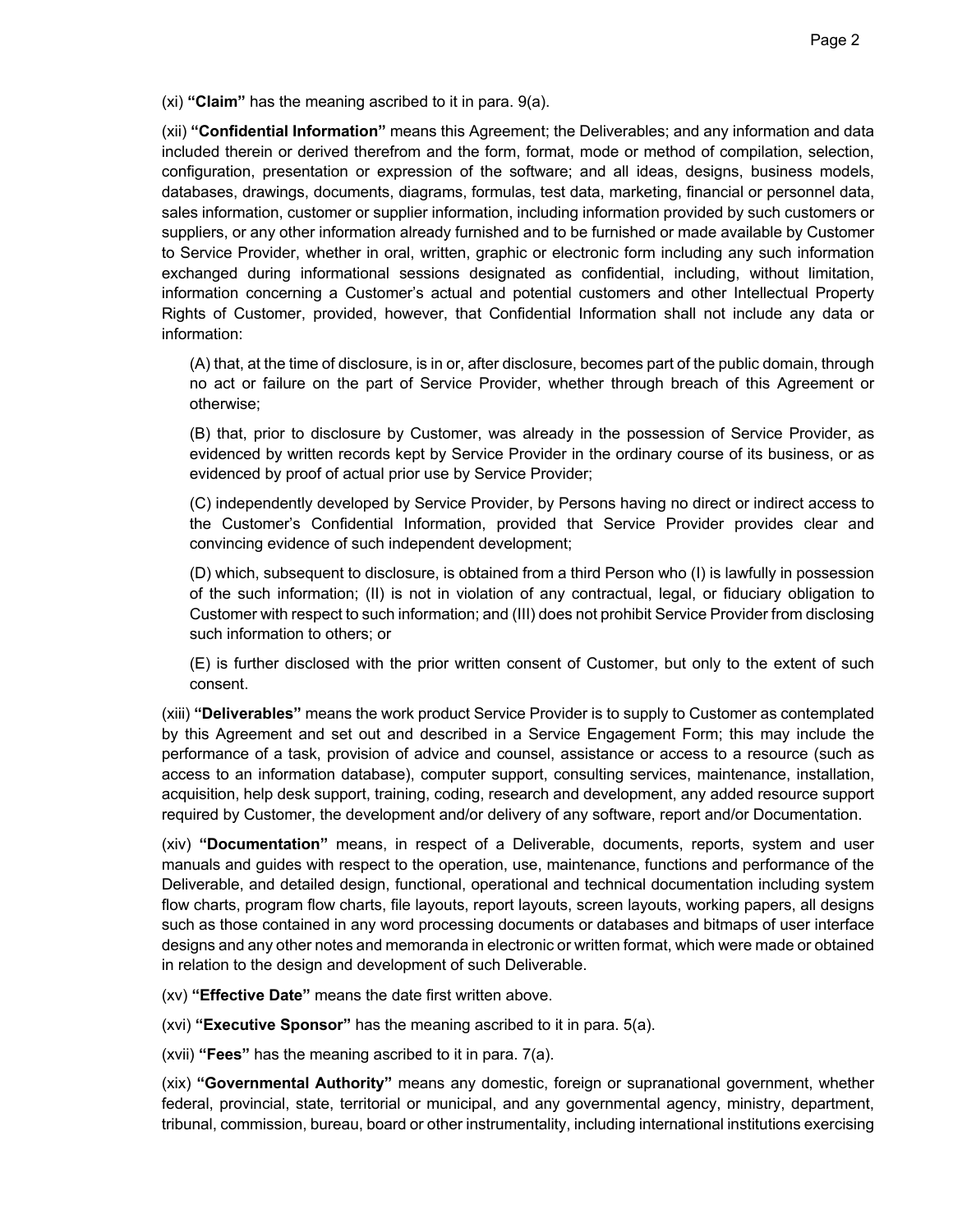or purporting to exercise legislative, judicial, regulatory or administrative functions of, or pertaining to, government.

(xx) **"Intellectual Property"** means any property, tangible or intangible, that may be subject to Intellectual Property Rights, including without limitation, ideas, formulae, algorithms, concepts, techniques, processes, procedures, approaches, methodologies, plans, systems, research, information, documentation, data, data compilations, specifications, requirements, designs, diagrams, programs, inventions, technologies, software, tools, products knowledge, know-how, including without limitation, trade secrets and other materials or things.

(xxi) **"Intellectual Property Rights"** means (A) any and all proprietary rights anywhere in the world provided under (I) patent law; (II) copyright law, including Moral Rights; (III) trademark law; (IV) design patent or industrial design law; (V) semiconductor chip or mask work law; (VI) trade secret law; (VII) privacy law; or (VIII) any other statutory provision or common law principle applicable to this Agreement which may provide a right in either (I) Intellectual Property; or (II) the expression or use of Intellectual Property; and (III) any and all applications, registrations, licences, sub-licences, franchises, agreements or any other evidence of a right in any of the foregoing.

(xxii) **"Ordering Document"** means any Order Form, Service Engagement Form, PO, or any other document submitted for the purpose of ordering Products or Services under the Agreement.

(xxiii) **"Party"** means either Customer or Service Provider.

(xxiv) **"Parties"** means both Customer and Service Provider.

(xxv) **"Person"** means any individual, estate, sole proprietorship, firm, partnership, unincorporated association, unincorporated syndicate, unincorporated organization, limited liability company, corporation, body corporate, trustee, trust, Governmental Authority or other entity or organization, and includes any successor to any of the foregoing.

(xxvi) **"Personal Information"** means any information, including any information identifiable to an individual, that is protected under applicable Privacy Legislation.

(xxvii) **"Privacy Legislation"** means the *Personal Information and Protection of Electronic Documents Act* (Canada), S.C. 2000, c. 5, the *Personal Health Information Protection Act, 2004* (Ontario), S.O. 2004, c. 3, and any other Canadian federal or provincial, or other Governmental Authority personal information protection legislation, as from time to time enacted or amended.

(xxviii) **"Products"** means all products that Service Provider provides under the Agreement and may include software, applications, data or data feeds, content, hardware, network equipment, computer equipment or peripheral devices, any related Documentation, and any other product offered by Service Provider, as more specifically defined in the applicable Schedule or Ordering Document.

(xxix) **"Project Manager"** has the meaning ascribed to it in para. 5(b).

(xxx) **"Services"** means the services to be performed by Service Provider as set out and described in a Service Engagement Form and shall include all tasks, duties, functions and responsibilities that are inherent, necessary or customarily provided in relation to the services set out in the Service Engagement Form, even though they may not be fully described in the description therein.

(xxxi) **"Source Code"** means the human-readable form of a computer instruction, including, but not limited to, related system documentation, all comments and any procedural code.

(xxxii) **"Statement of Work" or "SoW"** means a statement of work mutually agreed to and signed by the Parties from time to time per project, which describe the Services and the details and the specifications of the Deliverables to be provided by Service Provider, the form of which is attached hereto as Schedule "1".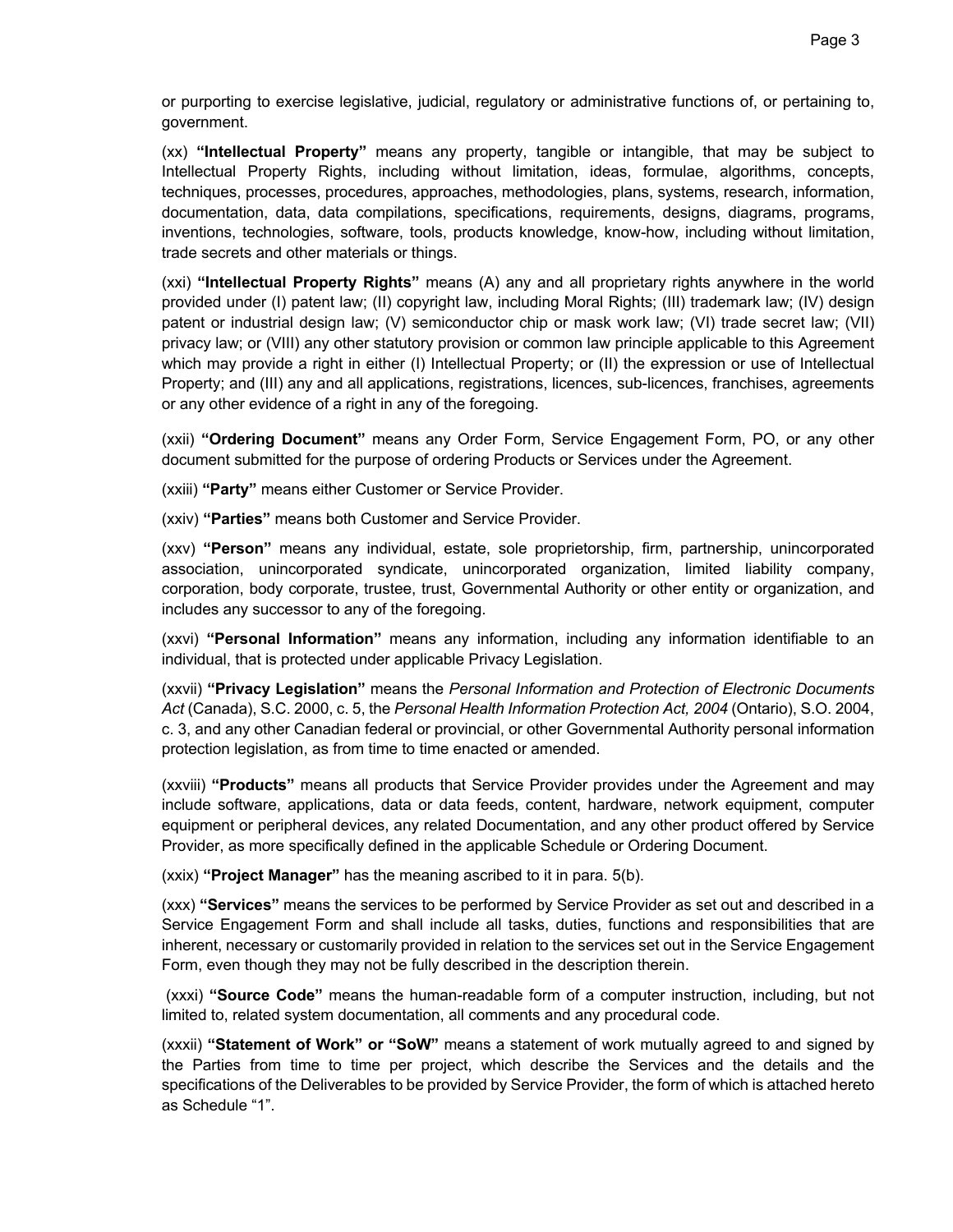(b) **Headings**: The division of this Agreement into Articles and Paragraphs and the insertion of headings are for convenience of reference only and shall not affect the construction or interpretation of this Agreement. The terms "this Agreement", "hereof", "hereunder" and similar expressions refer to this Agreement and not to any particular Article, Paragraph or other portion hereof and include any agreement supplemental hereto. Unless something in the subject matter or context is inconsistent therewith, references herein to Articles and Paragraphs are to Articles and Paragraphs of this Agreement.

(c) **Currency**: Unless otherwise specified, all references to money amounts, including the symbol "\$", are to Canadian currency.

(d) **Attachments and Schedules**: The following Attachments and Schedules are a part of and are integral to this Agreement:

| Schedule "1" | $\overline{\phantom{0}}$ | Form of SoW                       |
|--------------|--------------------------|-----------------------------------|
| Schedule "2" | $\overline{\phantom{0}}$ | <b>SaaS Subscription Schedule</b> |

(e) **Entire Agreement**: The Agreement constitutes the entire agreement between Service Provider and Customer relating to the subject matter hereof and supersedes all other prior or contemporaneous oral and written agreements and understandings. Service Provider and Customer will write and sign (by authorized representatives of both parties) any modification of the Agreement or waiver of any provision. Except as expressly provided in this Agreement, there are no representations, warranties, conditions, other agreements or acknowledgements, whether direct or collateral, express or implied, that form part of or affect this Agreement. The execution of this Agreement has not been induced by, nor do either of the Parties rely upon or regard as material, any representations, warranties, conditions, other agreements or acknowledgements not expressly made in this Agreement or in the agreements and other documents to be delivered pursuant hereto.

(f) **Governing Law**: This Agreement shall be governed by, and construed and enforced in accordance with, the laws in force in the Province of Ontario (excluding any conflict of laws rules or principles which might refer such construction to the laws of another jurisdiction). The Parties hereto agree to submit to the exclusive jurisdiction of the courts of the Province of Ontario and waive any objection relating to improper venue or *forum non conveniens* to the conduct of any proceeding in any such court.

(g) **Severability**: In the event that any provision (or any portion of a provision) of this Agreement or in a Schedule or Ordering Document shall for any reason be held by a court of competent jurisdiction to be invalid, illegal or unenforceable for any reason, such invalidity, illegality or unenforceability shall not affect any other provision hereof and this Agreement and/or Schedule or Ordering Document shall be construed as if such invalid, illegal or unenforceable provision (or portion of a provision) had never been contained herein in regards to that particular jurisdiction.

(h) **United Nations Convention**: The Parties hereby expressly exclude the application of the United Nations Convention on Contracts for the International Sale of Goods and any local implementing legislation related thereto.

## 2 SCOPE OF THE AGREEMENT

(a) **Agreement Framework**: This Master Services Agreement, together with all of its Schedules, Ordering Documents, and any other document signed by the parties and submitted pursuant to the Agreement constitutes the "**Agreement.**" A "**Schedule**" consists of additional terms specific to a certain category of Products or Services purchased under the Agreement. "**Ordering Documents**" may take the form of an Order Form, a Service Engagement Form, or a purchase order ("**PO**"). An "**Order Form**" consists of a description of pricing, quantities, license type, license term, Applicable Specifications, and other business information specific to a Product purchase under the Agreement. A "**Service Engagement Form**" is an SoW, specific to an order for Services under the Agreement. An "**SoW**" is an order for Services consisting of a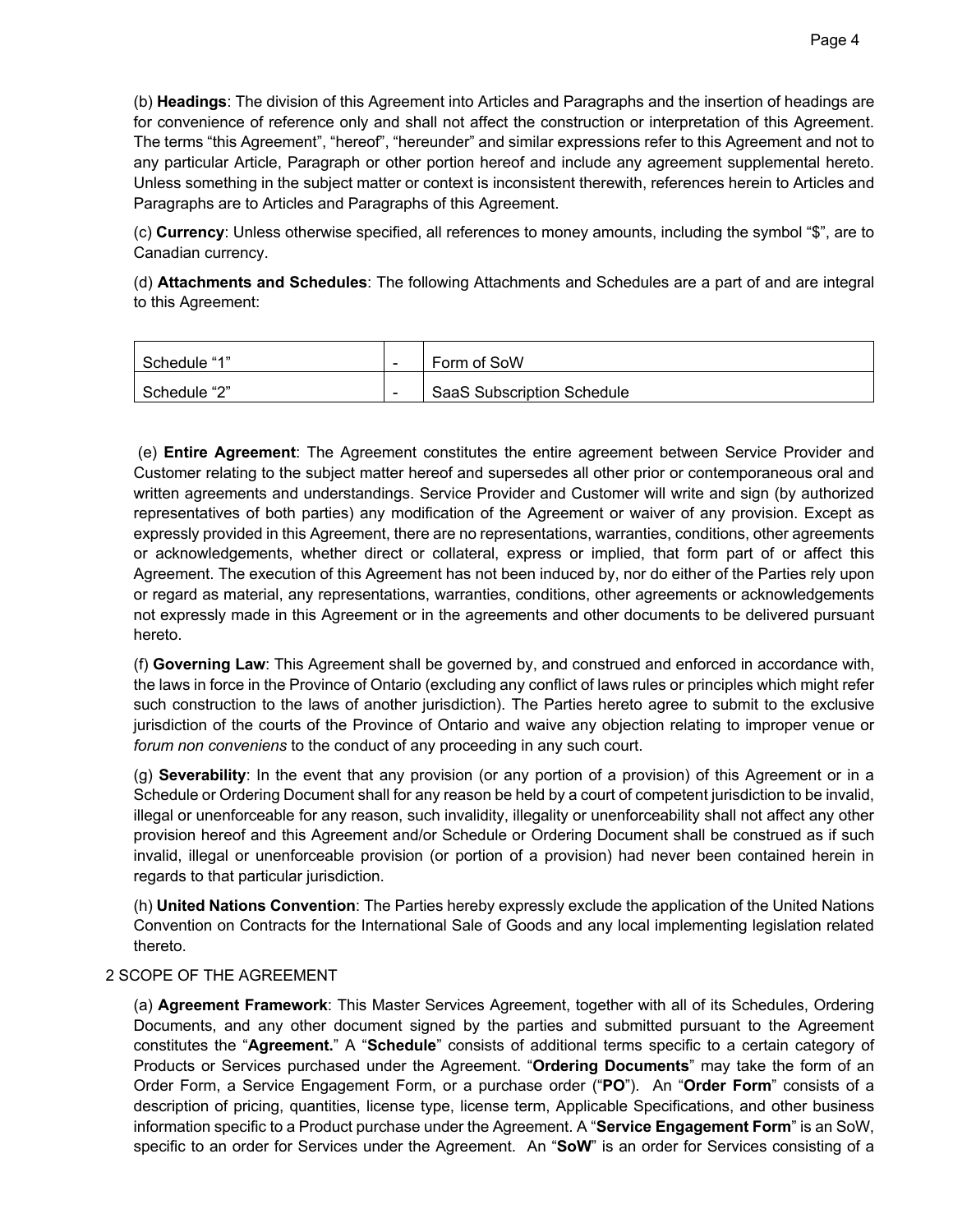description of work product, Applicable Specifications, and Services the Supplier will perform under the Agreement, including tasks, Deliverables, milestones, payments, ownership, project timeline, project managers, and other information. These documents may contain "Attachments" or "Exhibits" that contain additional information relevant to a particular Product, Service, or purchase.

(b) **Precedence**: The documents will have the following order of precedence, as applicable (from highest to lowest): (a) the Master Services Agreement; (b) the Schedules; (c) the Order Forms or Service Engagement Forms; and (d) the POs. Exceptions will apply only for the Ordering Document in which they are included and will not amend, cancel, or waive the provisions of the Agreement for any other Ordering Document. In the event of a conflict between the terms of the Agreement and any of Service Provider's acknowledgments, invoices, or other documents delivered, provided, or made available by Service Provider in connection with the Services or Products, including Service Provider or third party shrink wrap or click-through agreements, the terms of the Agreement will control. Notwithstanding the above, in the event of a specific conflict between a Schedule and the Master Services Agreement, the Schedule shall control solely with respect to the subject matter of that Schedule.

(c) **Electric Transmission**: The parties may send the Agreement and its Ordering Documents by electronic transmission, which will satisfy all legal formalities requiring that agreements be in writing. Neither party will contest the validity or enforceability of those electronic transmissions under the statute of frauds. Computer maintained records produced in hard copy form will constitute business records and will have the same validity as any other generally recognized business records.

(d) **Application**: If Service Provider accepts a PO from Customer for a Product or Service and Service Provider and Customer have not executed a separate written agreement with respect to that PO for that Product or Service, then the terms of the Agreement will apply to that PO. Service Provider acknowledges that the Agreement does not constitute a retainer nor will it require Customer to order any Services or Products.

(e) **Contracting**. Before Service Provider provides or Customer acquires Products or Services, the parties will execute: (a) a Master Service Agreement; (b) the Schedule or Schedules applicable to that Product or Service (e.g. a SaaS Schedule); and (c) an Order Form or Service Engagement Form describing the Products or Services; and Customer will issue the corresponding PO.

(f) **Affiliates**. As these terms pertain to a particular Ordering Document, "Customer" means the Customer affiliate that enters into the particular Ordering Document, and that Customer affiliate shall be the party responsible for all duties, obligations, and liabilities under the Agreement as it pertains to that Ordering Document. The parties agree that if a Customer affiliate desires to retain Service Provider under a separate agreement, Service Provider shall enter into a separate written agreement with that Customer affiliate, extending pricing and other terms at least as favorable as those contained in the Agreement to the other Customer affiliate.

(g) Except for (d) and (e), this paragraph will survive the expiration or termination of the Agreement.

#### 3 RELATIONSHIP OF THE PARTIES

(a) **Status**: Service Provider is retained by Customer only for the purposes and to the extent set forth in this Agreement and the applicable Schedules or Ordering Documents. The relationship of Service Provider to Customer shall be that of independent contractor. Neither Service Provider, nor its officers, directors, agents, independent contractors, subcontractors or employees shall be (i) considered employees of Customer; or (ii) be entitled to participate in any pension, stock bonus, profit sharing or other benefits provided to employees of Customer. Service Provider is solely responsible for all obligations relating to its personnel and their compensation, including compliance with laws governing workers' compensation, withholding and payment of any and all taxes, disability insurance, employment insurance contributions, government pension plan contributions, any related employer assessment, contribution or obligation required by law, and the payment of all salary, vacation, pension and other employee benefits.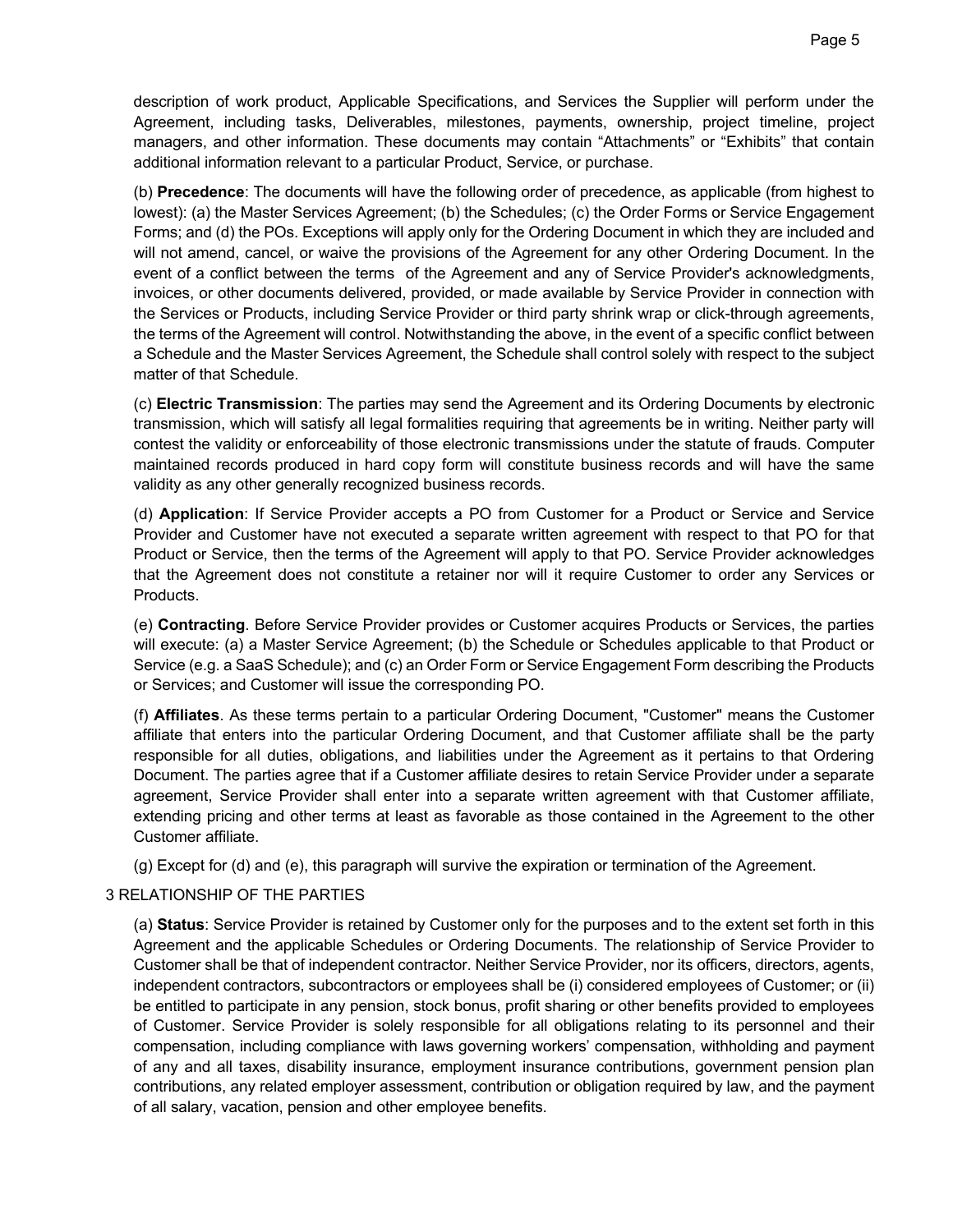(b) **Non-Exclusive**: Nothing contained in this Agreement shall be construed to create an exclusive relationship between Customer and Service Provider. Service Provider retains the right to perform work for others during the term of this Agreement. Customer retains the right to cause work of the same or a different kind to be performed by its own personnel or other providers during the term of this Agreement.

### 4 SCOPE OF SERVICES

(a) **Appointment**: Subject to the provisions set forth below, Customer hereby appoints Service Provider, and Service Provider hereby accepts the appointment, as a non-exclusive independent contractor of Customer to perform the Services and deliver the Products and/or Deliverables as Customer may from time to time request, in its sole discretion, and as set out in a mutually agreeable Schedule or Ordering Document.

(b) **SoW and Performance of Services**: All services to be performed by Service Provider for Customer will be pursuant to an SoW. The SoW shall provide in detail a description and the Applicable Specifications of the required results of the Deliverables to be performed, the commencement date, the time schedule and anticipated duration for the project. Customer may postpone the commencement date or extend the duration of any project upon prior written notice to Service Provider.

(c) **Included Services**: Even though they may not be fully described herein, Service Provider will provide all of the Services and supply all of the Products and/or Deliverables required by this Agreement and the applicable Schedule or Ordering Document. The Services as set out in the SoWs shall be deemed to include all services, tasks, duties, functions and responsibilities that are inherent, necessary or customarily provided as part of the Services even though they may not be fully described in such Service descriptions.

(d) **Skill**: Service Provider represents that it possesses sufficient technical experience, knowledge and training to perform the Services and/or complete and deliver the Deliverables described in the applicable SoW. Service Provider shall perform all services for Customer in a careful, professional and workmanlike manner. Service Provider shall develop the Deliverables in accordance with the description, and such that they meet or exceed the Applicable Specifications, for such Deliverables as set out in the applicable SoW, within the time schedule set forth in the applicable SoW.

(e) **Acceptance**: If acceptance criteria are not set out in the applicable SoW, acceptance of a Deliverable is subject to a reasonable inspection by Customer upon receipt of the Deliverable, notwithstanding any prior payment or inspection. If a Deliverable does not comply with the requirements of this Agreement, without limiting any other rights, Customer may require Service Provider, at Service Provider's risk and expense, to:

(i) promptly repair, replace or reperform the rejected Deliverable.

(f) **Knowledge Transfer**: Service Provider will transfer to Customer such knowledge, ideas, concepts, information, online demonstration, diagrams, documentation, and other materials required for Customer to understand and manage the Deliverables and/or Products delivered by the Service Provider.

#### (g) **Service Provider Personnel:**

(i) **Key Personnel**: During the term of a Statement of Work, Service Provider shall not transfer or reassign any Service Provider personnel identified in such Statement of Work as a "key personnel" or as filling a position identified in such Statement of Work as a "key position" (collectively **"Key Personnel"**) without Customer's prior written consent, except where forced to do so in the case of sickness, resignation or other similar causes beyond Service Provider's reasonable control. If Customer consents to or requires the replacement of a Key Personnel, Service Provider shall ensure that such recommended replacement has sufficient skill and will provide Customer with the resume and qualifications for such replacement. Before assigning a replacement, Service Provider shall obtain Customer's written approval of such replacement, which approval may be withheld in Customer's sole discretion.

(ii) **Agreements with Personnel**: In addition to any written agreements expressly required herein, Service Provider shall obtain and maintain in effect written agreements with each of its personnel who participate in rendering Services hereunder. Such agreements shall contain terms sufficient for Service Provider to comply with all provisions of this Agreement and to support all grants and assignments of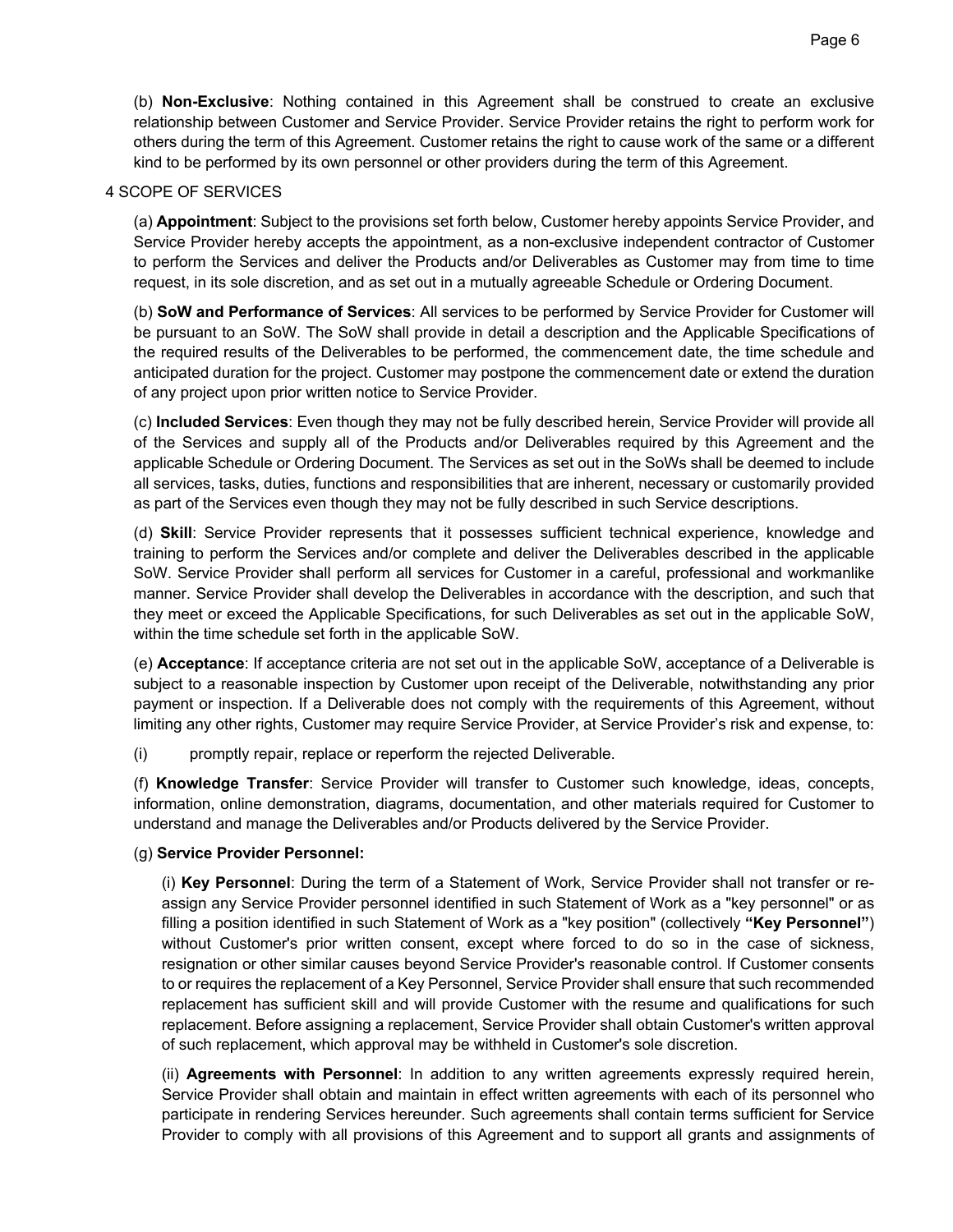rights and ownership of the Deliverables and/or Products and the Intellectual Property Rights thereunder, including, but not limited to, a waiver of any and all moral rights under the Canadian *Copyright Act*, R.S.C. 1985, c. C-42, that such employee may have in any copyrightable material produced by such personnel. Upon request, Service Provider shall provide to Customer copies of the written agreements with its personnel required under this provision.

(h) **Procedures and Policies**: Service Provider shall observe all applicable procedures and policies of Customer currently in existence or as may be adopted or amended from time to time, including Customer's security policy relating to security of, access to, or use of, Customer's premises and property. Customer may change its policies and procedures in its sole discretion and will provide Service Provider with at least thirty (30) Calendar Days prior written notice of same. Service Provider agrees to comply with any such changes but, where appropriate, may seek additional fees pursuant to the Change Request Procedure. Service Provider shall not remove any property of Customer, including any proprietary or confidential information, from Customer's premises without the prior written consent of Customer.

(i) **IT Security Protocols**: If Service Provider or any of its personnel, including permitted subcontractors, requires access to Customer's computer systems or network, whether such access is remote or on premises, Service Provider shall require each of its personnel to abide by Customer's IT Security Protocols for the protection of Customer's systems. Service Provider will be responsible and liable for any actions by its personnel and any permitted subcontractors in accessing Customer's systems. In no event shall Service Provider or any of its personnel access, copy, download or otherwise distribute any data or information, including any Confidential Information or Personal Information, that may be on Customer's systems without Customer's express written consent and then only to the extent and scope of such consent and as necessary to perform the Services.

(j) **Compliance with Applicable Laws**: In the performance of the Services and development and delivery of the Products and/or Deliverables, Service Provider shall comply with all Applicable Laws of any Governmental Authority and/or collective bargaining agreements of any union having jurisdiction over Service Provider's performance of the Services and delivery of the Products and/or Deliverables and shall hold and fully comply with all required licences, permits, consents and approvals.

(k) **Subcontracting Service**: Service Provider may not subcontract the performance of any part of the Services or delivery of any Products and/or Deliverables or portion thereof to any Person without the prior written consent of Customer. To the extent that subcontractors will be providing services, Service Provider is responsible and liable to Customer for the acts and omissions of its subcontractors, in the same manner as if such acts or omissions were those of Service Provider and further provided that such approved subcontractors are subject to written agreements that give effect to the rights and obligations of Service Provider under this Agreement, including, without limitation, all provisions of this Agreement relating to confidentiality and assignment of rights and ownership of the Deliverables and all Intellectual Property Rights thereunder. Upon request, Service Provider shall provide to Customer copies of the written agreements with subcontractors required under this provision.

#### 5 CONTRACT ADMINISTRATION

(a) **Executive Sponsor**: Each Party shall designate an executive sponsor (**"Executive Sponsor"**) who shall act as that Party's relationship manager for the other Party and have the authority to make any major decisions in relation to this Agreement or in respect of a particular Service under an Ordering Document. As of the effective date, the Executive Sponsors are:

| (i) in the case of Service Provider: |  | ⊤and |
|--------------------------------------|--|------|
|--------------------------------------|--|------|

(ii) in the case of Customer:

Either Party may change its Executive Sponsor at any time by providing the other Party notice of such change, pursuant to the notice provisions in para. 16(a).

(b) **Project Managers**: Each Party shall appoint a project manager (**"Project Manager"**) who shall administer that Party's activities in connection with each Schedule and/or Ordering Document, and under this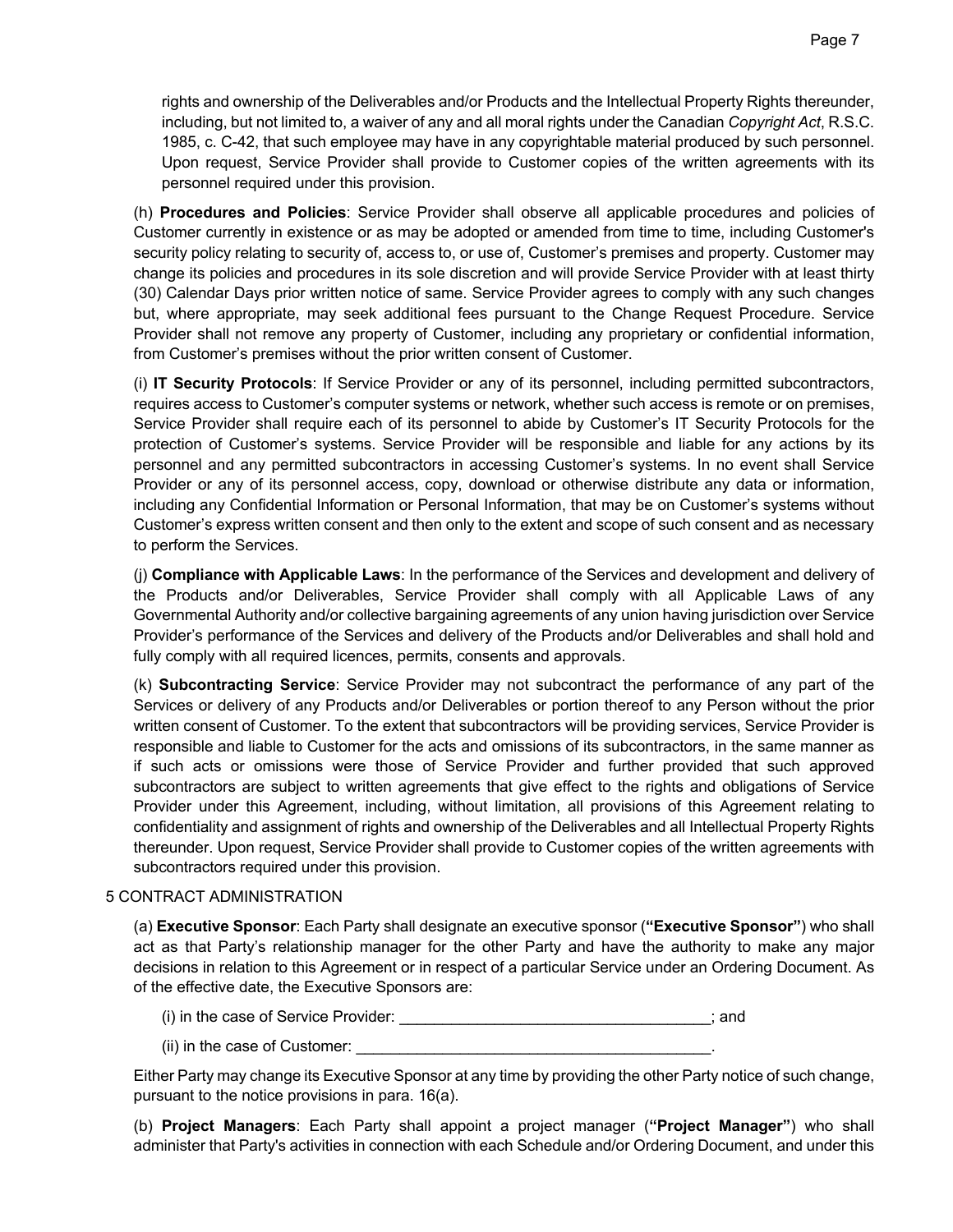Agreement as it relates to a Schedule and/or Ordering Document, and shall serve as a single point of communication between the Parties in respect of the activities of the Parties pursuant to each Schedule and/or Schedule or Ordering Document and this Agreement. Each Project Manager shall have sufficient authority and technical qualifications to carry out their duties.

(c) **Meetings**: The Ordering Document shall stipulate the type and frequency of meetings to be held in relation to the performance of the Services and delivery of the Deliverables. Such meetings may be in person, by telephone or videoconference.

(d) **Change Request Procedure**: Either Party may request additions, deletions or amendments in respect of the development of the Deliverables or the provision of the Services (**"Change"**) by following Service Provider's standard Change Request procedures provided to Customer from time to time. Service Provider shall have no obligation to perform, and Customer shall have no obligation to pay for, services related to any proposed Change unless both Parties have agreed to the Changes in writing in accordance with Service Provider's standard Change Request procedures. In no event shall the Services or the Deliverables be deemed altered, amended, enhanced, or otherwise modified except in accordance with Service Provider's standard Change Request procedures. Upon agreement of the Parties to the Change, the Parties shall enter into a Change Agreement, which shall form a part of and amend the applicable Statement of Work. Service Provider shall keep all records related to all Changes, Change Requests, Change Proposals and Change Agreements in accordance with Service Provider's standard Change Request procedures.

## 6 BACKGROUND INTELLECTUAL PROPERTY AND OWNERSHIP OF DELIVERABLES

(a) **Background Intellectual Property**: Service Provider may not use or incorporate in as part of the Deliverables any Background Intellectual Property unless:

(i) Service Provider has clearly defined and described the Background Intellectual Property;

(ii) the use and incorporation of the Background Intellectual Property will result in a more efficient and cost effective development of the overall project and will satisfy some or all of the requirements and contain functionality to satisfy some or all of the Applicable Specifications; and

(iii) Customer has agreed, in writing, to the use and incorporation of the Background Intellectual Property in and to the Deliverables.

If Customer did not agree to the use and inclusion of any Background Intellectual Property, then Service Provider shall ensure that the Deliverables are and shall be deemed to be original works. To the extent that Customer agreed to the inclusion of any Background Intellectual Property as part of the Deliverables, Service Provider hereby grants to Customer a fully paid-up, royalty free, irrevocable and non-cancellable, nonexclusive, assignable and transferable right to Use the Background Intellectual Property without restriction, except that any such Use must be in conjunction with the Deliverables in which the Background Intellectual Property is incorporated and not as a separate item. For the purpose of the foregoing, **"Use"** means one or more of the following rights to: use, modify, adapt, translate; create changes, alterations, modifications, improvements, adoptions, enhancements and derivative works based upon or derived from the Background Intellectual Property; reproduce, copy, display, perform or communicate in any manner; and license or sublicense.

(b) **Intellectual Property Rights**: Service Provider acknowledges and agrees that all worldwide right, title and interest, including, without limitation, all Intellectual Property Rights in and to any and all Deliverables developed by Service Provider under an SoW, shall be the sole property of Customer. To the extent that Service Provider may, under applicable law, be entitled to claim any ownership interest in any Deliverable, and to give effect to the foregoing sentence, Service Provider hereby agrees to assign, and does hereby assign, to Customer all Intellectual Property Rights in and to all Deliverables upon their creation.

(c) **Moral Rights**: Prior to beginning any work under an SoW, Service Provider shall, in writing, and in a form satisfactory to Customer, acting reasonably, expressly and irrevocably, confirm that it has obtained from each and every individual working for Service Provider a waiver of any and all moral rights arising under the *Copyright Act* (Canada) as amended (or any successor legislation) or at common law, that such individual,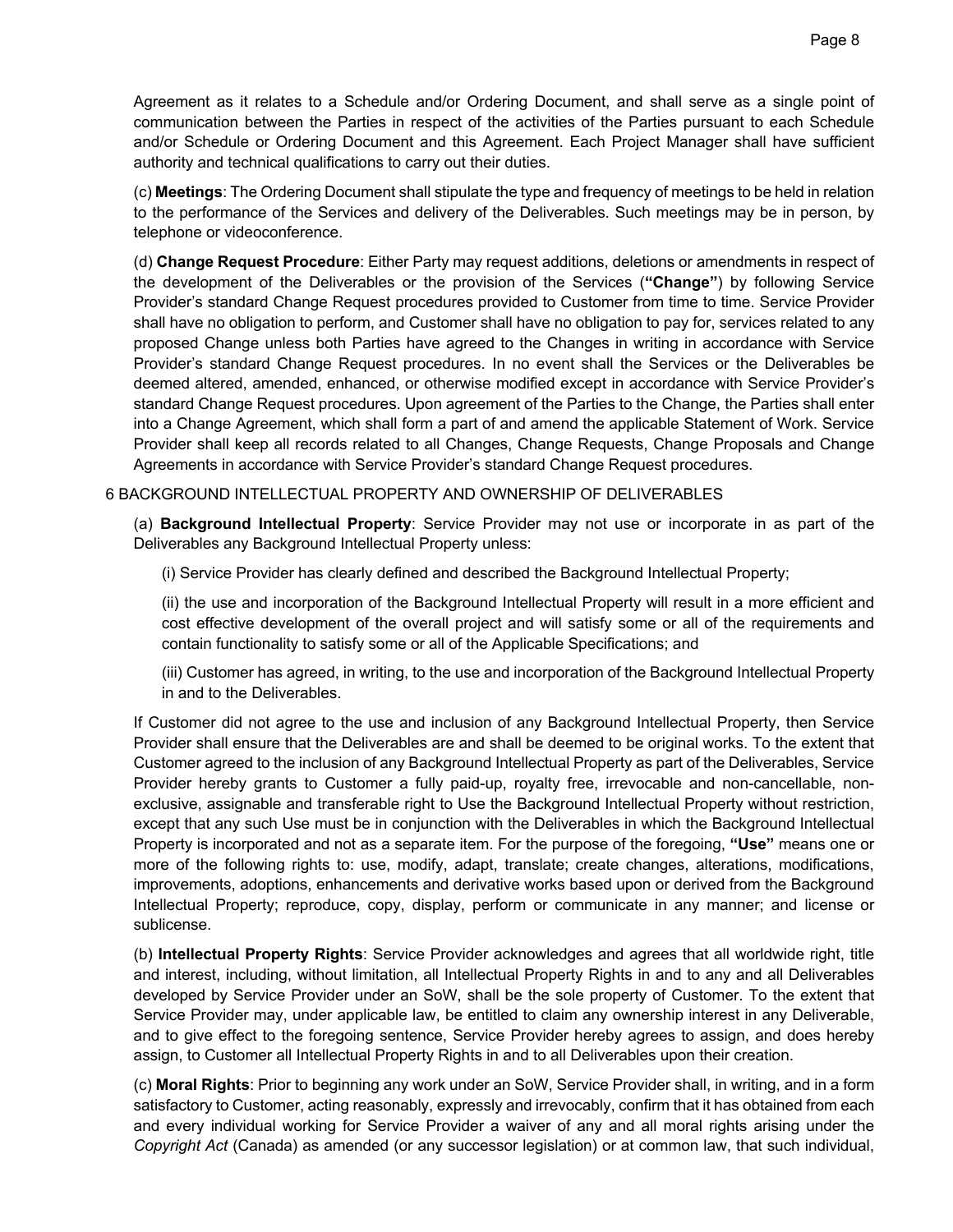as author of the Deliverable, has with respect to any copyrighted or copyrightable portion thereof prepared by such individual under an SoW, including, without limitation, the right to attribution of authorship, the right to restrain any distortion, mutilation or other modification of the Deliverable, and the right to prohibit any use thereof in association with a product, service, cause or institution that might be prejudicial to such individual's honour or reputation.

(d) **Further Assurance**: During and after the term of this Agreement, Service Provider shall from time to time, as and when requested by Customer and at Customer's expense, (i) execute all papers and documents and perform all other acts necessary or appropriate, in the discretion of Customer, to evidence or further document Customer's ownership of the Deliverables and/or Software and the Intellectual Property Rights therein; and (ii) assist Customer in obtaining, registering, maintaining and defending for Customer's benefit (which defense shall be at Customer's expense except to the extent such defense is made in connection with any claim or other event covered by Service Provider's indemnity obligation contained in para. 10((a))((iv)) hereof), all Intellectual Property Rights in the deliverables and/or Software in any and all countries as Customer may determine in its sole discretion.

(e) **Warranties**: Warranty provisions specific to each Product shall be set forth in an applicable Schedule, executed by both Parties. Subject to the express warranty provisions set forth in each Product Schedule, Service Provider represents and warrants to Customer that:

(i) Service Provider has the full unencumbered right and entitlement to assign all Intellectual Property Rights transferred and assigned in this Agreement, and the ownership and exploitation by Customer of the Deliverables, as contemplated by this Agreement, will not violate or infringe any Intellectual Property Rights of any other Person;

(ii) title to the Deliverables and all media, materials and supplies housing the Deliverables delivered hereunder shall pass to Customer in accordance with the terms hereof free and clear of all liens and encumbrances;

(iii) Service Provider has made no Intellectual Property Rights registrations of any nature in any jurisdiction in the world in respect of the Deliverables including copyright, patent and trademark registrations; and

(iv) the Deliverables are original works of authorship developed by Service Provider for Customer.

## 7 FEES

(a) **Fees**: In consideration of Service Provider performing the Services and providing the Deliverables and/or Products described in the applicable Ordering Document, Customer will pay Service Provider the amounts agreed to on the terms set out in the Ordering Document. The Ordering Document will provide (i) whether the fees for the Deliverables will be determined on a fixed price basis or on a time and materials basis (the **"Fees"**); (ii) the invoice address of Customer to which the invoices should be sent; and (iii) the payment terms.

(b) **Fixed Price Fees**: When the Fees payable by Customer are determined on a fixed price basis, Service Provider will invoice Customer for the Fees and the expenses incurred by Service Provider in accordance with the milestone payment plan set out in the applicable Ordering Document, or if not set out therein, when the Deliverables have been accepted in accordance with this Agreement.

(c) **Expenses**: Unless otherwise agreed by the Parties as set out in the applicable Ordering Document, Service Provider agrees that it will not incur any expenses for Customer's account, without Customer's prior written approval.

(d) **Taxes**: Customer shall pay any and all taxes, however designated or incurred, which are paid or payable as a result of or otherwise in connection with the transactions contemplated in this Agreement, consisting of federal, provincial and local, excise, sales, use, goods and services, harmonized and any taxes or other amounts in lieu thereof. Customer shall not be responsible for any taxes based on Service Provider's income, capital or any property used by Service Provider in the performance of the Services. Any applicable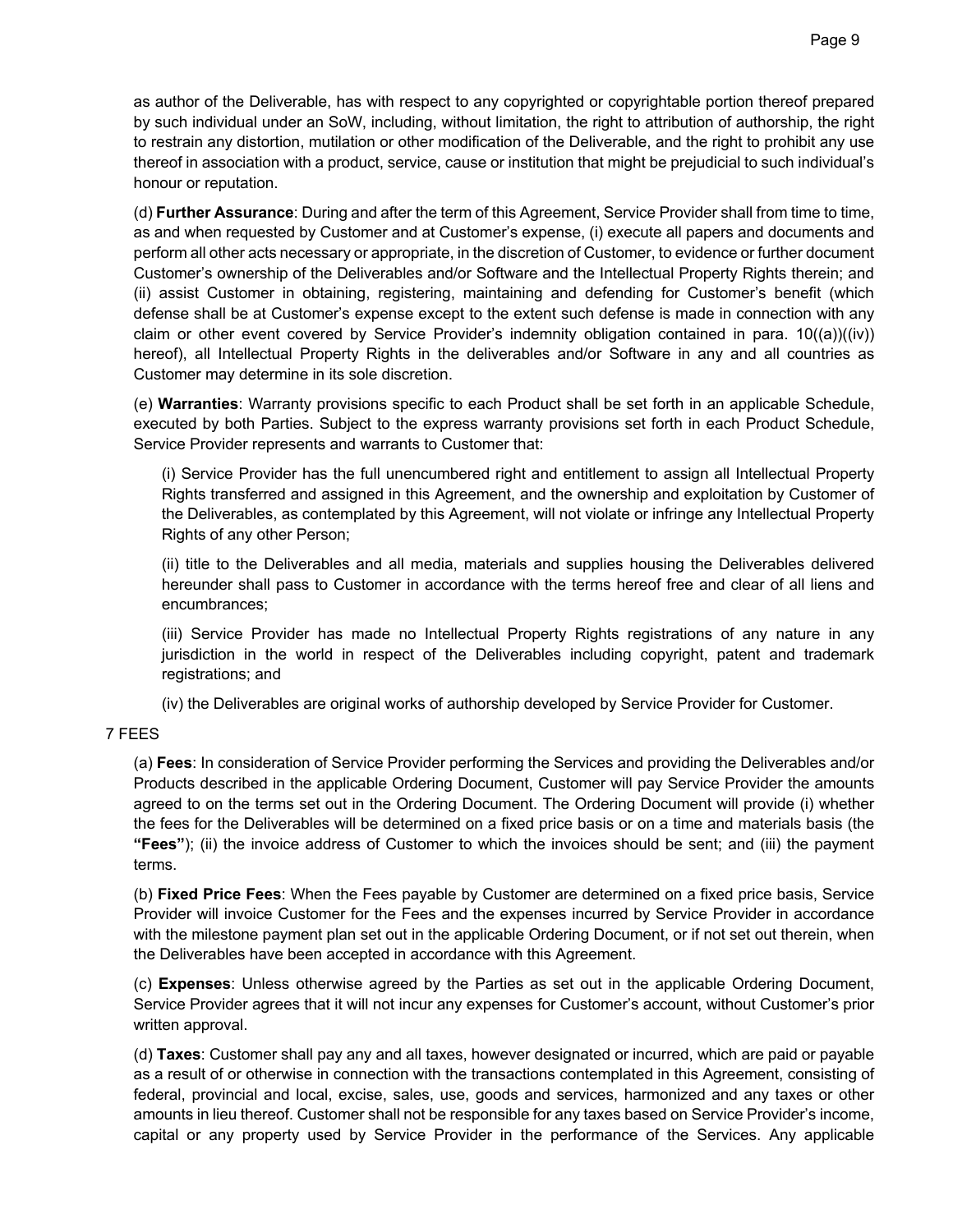withholding taxes shall be deducted from payments to Service Provider and Customer shall remit same to the appropriate Governmental Authorities, unless Service Provider provides Customer with appropriate documentation and/or exemption certificates. Customer is not required to pay nor is it liable or responsible for, and Service Provider agrees to indemnify and hold Customer harmless against, any penalty, additional taxes, costs or interest that may be assessed or levied resulting from failure of Service Provider to file any return, form or information statement that may be required by any taxing authority.

#### 8 PERSONAL INFORMATION AND CONFIDENTIALITY

(a) **Personal Information**: In no event shall Service Provider obtain or require access to any Personal Information in the provision of the Services and/or Products including the development of any Deliverables, unless explicitly set out in the applicable Schedule and/or Ordering Document that such access is required. If the applicable Schedule and/or Ordering Document does not contemplate that Service Provider requires access to any Personal information and Service Provider accesses any Personal Information in the course of performing such Services and/or Products, then Service Provider shall immediately notify Customer, prevent the further disclosure and dissemination of such Personal Information, and shall follow Customer's instructions in relation to the Personal Information, which may include the return or destruction of any and all copies of Personal Information that it obtained and some or all of the procedures set out in Service Provider's Privacy Policy found at: https://www.diginsights.com/legal/privacy-policy/. In no event shall Service Provider use such Personal Information for any purpose whatsoever. If the applicable Schedule and/or Ordering Document contemplates and authorizes the Service Provider to access Personal Information, then the provisions set out in Service Provider's Privacy Policy found at: https://www.diginsights.com/legal/privacypolicy/ shall apply to such Schedule and/or Ordering Document, and Service Provider shall comply with such provisions.

(b) **Confidentiality Obligation**: Service Provider acknowledges and agrees that it will have access to, or become acquainted with, Confidential Information of Customer. Service Provider further acknowledges and agrees that the Confidential Information constitutes valuable trade secrets of Customer. Except as required by law, Service Provider shall, and shall cause its employees, agents and subcontractors, to hold Confidential Information of Customer in confidence, and shall use the same degree of care by instruction, agreement or otherwise, to maintain the confidentiality of Customer's Confidential Information that it uses to maintain the confidentiality of its own Confidential Information, but with at least a reasonable degree of care. Service Provider agrees not to make use of Customer's Confidential Information other than for the exercise of rights or the performance of obligations under this Agreement, and not to release, disclose, communicate it or make it available to any third Person other than employees, agents and contractors of Service Provider who reasonably need to know it in connection with the exercise of rights or the performance of obligations under this Agreement.

(c) **Subpoena**: In the event that Service Provider receives a request to disclose all or any part of the Confidential Information under the terms of a valid and effective subpoena or order issued by a court of competent jurisdiction or by a governmental or regulatory body, Service Provider agrees to (i) immediately notify Customer of the existence, terms and circumstances surrounding such a request; (ii) consult with Customer on the advisability of taking legally available steps to resist or narrow such request; and (iii) if disclosure of such Confidential Information is required, permit and provide such assistance as Customer may request to obtain an order or other reliable assurance that confidential treatment will be accorded to such portion of the disclosed Confidential Information which Customer so designates.

(d) **Injunctive Relief**: Service Provider acknowledges and agrees that any unauthorized use or disclosure by it of any Confidential Information, in whole or part, will cause irreparable damage to Customer, that monetary damages would be an inadequate remedy and that the amount of such damages would be extremely difficult to measure. Service Provider agrees that Customer shall be entitled to temporary and permanent injunctive relief to restrain Service Provider from any unauthorized disclosure or use of any Confidential Information, without having to post bond. Nothing in this Agreement shall be construed as preventing Customer from pursuing any and all remedies available to it for a breach or threatened breach of a covenant made in this para. 8, including the recovery of monetary damages from Service Provider.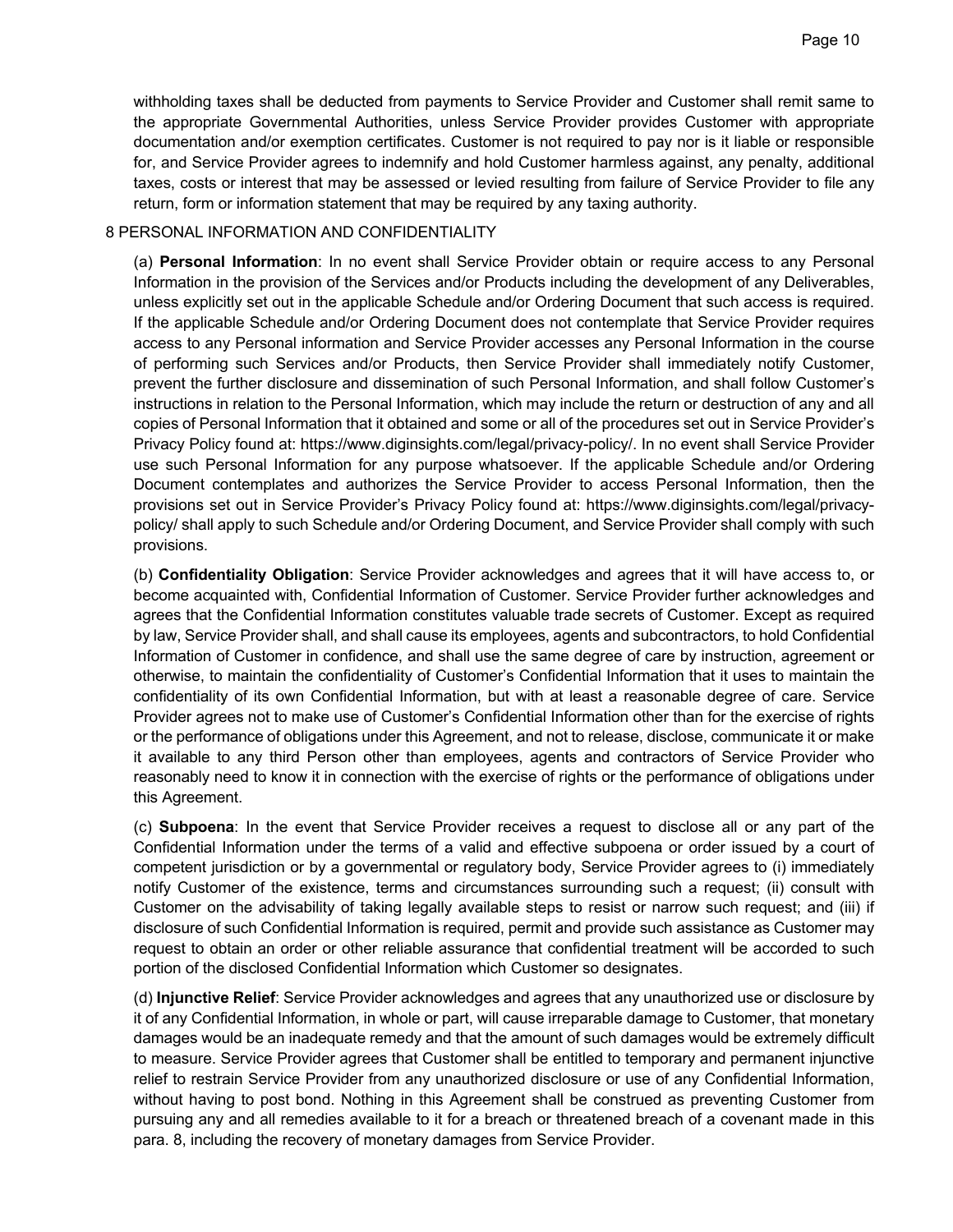#### 9 INDEMNITY

(a) **General Indemnification**: Indemnification provisions specific to each Product shall be set forth in an applicable Schedule, executed by both Parties. Subject to the express indemnification provisions set forth in each Product Schedule, Service Provider shall defend, indemnify and hold harmless Customer from and against any and all claims, liabilities, demands, causes of action, damages, losses and expenses (**"Claim"**), including, without limitation, reasonable legal fees and costs of suit, arising out of or in connection with any:

(i) negligent act or omission of Service Provider;

(ii) personal injury, including death, or any property damage caused by the acts or omissions by Service Provider;

(iii) breach by Service Provider of its obligations under para. 8 and, if applicable, Service Provider's Privacy Policy found at: https://www.diginsights.com/legal/privacy-policy/; or

(iv) allegation that any Deliverable, Product or part thereof, or the use of the Deliverable, Product or part thereof infringes any Person's Intellectual Property Rights.

(b) **Procedures for Indemnification**: Without limiting Service Provider's indemnity obligations contained in this para. 9, Customer shall provide Service Provider: (i) prompt written notice of the Claim; and (ii) all reasonable information and assistance from Customer, at Service Provider's expense, which Service Provider may require to defend the Claim. Service Provider shall have carriage of the defence of the Claim, and all negotiations for the settlement or compromise thereof, provided that Customer may have counsel present to represent Customer's interest and that no settlement or compromise thereof shall attach any liability to or require payment from Customer.

(c) **Remedies**: In the event of an action for infringement as described in para. 9(a)(iv), Service Provider will, in its sole discretion, either (i) obtain the right to use the infringing material for the purposes of this Agreement; (ii) modify the Deliverables and/or Product so as to render them non-infringing and functionally equivalent; or (iii) provide Customer with functionally equivalent substitute Deliverables and/or Product, provided, however, that if none of the other options set forth in this Paragraph is commercially reasonable, Service Provider will refund to Customer all Fees paid to Service Provider under the applicable Ordering Document and under any other Ordering Document where the Deliverables and/or Products under such Ordering Document are adversely affected by the inability to use the infringing Deliverable and/or Product.

#### 10 INSURANCE

(a) **Insurance Coverage**: Service Provider shall, at all times during the Term of this Agreement and for a period of twelve (12) months after the termination or expiration of this Agreement, maintain the following policies of insurance in effect:

(i) worker's compensation insurance or any alternative plan or coverage as permitted or required by Applicable Law;

(ii) commercial general liability insurance (bodily injury, product liability and property damage) with contractual liability insurance to cover liability relating to this Agreement with a minimum coverage of five million dollars (\$5,000,000) per occurrence and five million dollars (\$5,000,000) annual aggregate;

(iii) "All Risk" property insurance in an amount equal to the full replacement value of the premises, equipment and network used to provide the Services;

(iv) professional liability insurance covering the liability for financial loss due to error, omission or negligence of the Service Provider with a minimum coverage of five million dollars (\$5,000,000) per occurrence and five million dollars (\$5,000,000) annual aggregate;

(v) fidelity/crime insurance policy covering employee dishonesty and computer fraud for loss arising out of, or in connection with, fraudulent or dishonest acts committed by the personnel of Service Provider, as well as employees of Subcontractors acting alone or in collusion with others, in a minimum amount of five million dollars (\$5,000,000) per loss; and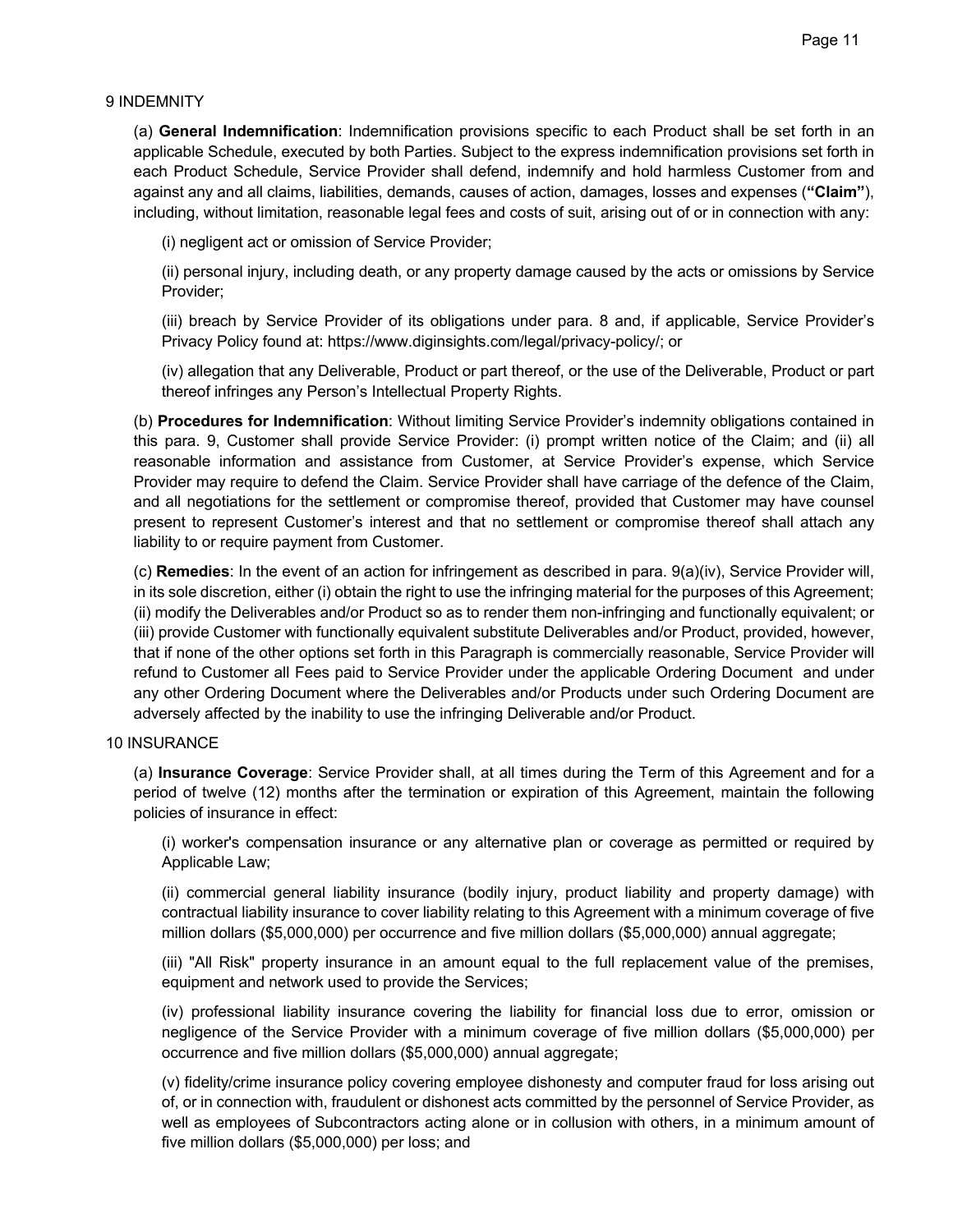(vi) whenever Service Provider possesses, stores, processes or has access to Customer's Confidential Information or any Personal Information, Cyber or Network Liability Insurance with a minimum coverage of five million dollars (\$5,000,000) per occurrence and five million dollars (\$5,000,000) in the aggregate.

(b) **Requirements**: Service Provider shall promptly deliver to Customer certificates of insurance made out by the applicable insurer(s) or their authorized agents for the insurance required under this Paragraph and for any material policy amendments thereto. Each policy shall provide for thirty (30) days' prior written notice to be given by insurer to Customer in the event of any termination, non-renewal or cancellation or any material change in coverage or deductibles. Customer is to be shown as additional insured under the insurance coverage required in this Paragraph, with the exception of Workers' Compensation. Service Provider, Service Provider's insurer(s) and anyone claiming by, through, under or on Service Provider's behalf shall have no claim, right of action or right of subrogation against Customer based on any loss or liability insured under the required insurance. All required insurance shall be carried with responsible insurance companies of recognized standing which are authorized to do business in the jurisdiction in which the Services are rendered and are rated "A VIII" or better by A.M. Best.

#### 11 LIMITATION ON LIABILITY

(a) **Exclusion of Certain Types of Damages**: SUBJECT TO PARA. 11(c), IN NO EVENT SHALL EITHER PARTY BE LIABLE TO THE OTHER FOR ANY LOST REVENUE, LOST PROFITS, DAMAGED DATA, FAILURE TO ACHIEVE COST SAVINGS, LOSS OF USE OF FACILITY OR EQUIPMENT, OR THE FAILURE OR INCREASED EXPENSE OF OPERATIONS OR FOR ANY CONSEQUENTIAL, INCIDENTAL, EXEMPLARY OR PUNITIVE DAMAGES, EVEN IF ADVISED IN ADVANCE OF THE POSSIBILITY OF SUCH DAMAGES.

(b) **Limitation of Direct Damages**: SUBJECT TO PARA. 11(c), IN RESPECT OF ANY CLAIM, DEMAND OR ACTION BY EITHER PARTY AGAINST THE OTHER OR ANY OF THEIR RESPECTIVE EMPLOYEES, DIRECTORS, OFFICERS, OR AGENTS, WHETHER BASED IN CONTRACT, TORT (INCLUDING NEGLIGENCE) OR OTHERWISE, INCLUDING A BREACH BY A PARTY OF ANY OF ITS OBLIGATIONS UNDER THIS AGREEMENT (WHETHER OR NOT A FUNDAMENTAL BREACH), THE OTHER PARTY'S SOLE AND EXCLUSIVE REMEDY SHALL BE TO RECEIVE FROM THE BREACHING PARTY PAYMENT FOR ACTUAL AND DIRECT DAMAGES TO A MAXIMUM AGGREGATE AMOUNT EQUAL TO: (I) IN THE CASE OF A BREACH BY SERVICE PROVIDER, AMOUNT PAID BY CUSTOMER TO SERVICE PROVIDER IN THE 12 MONTHS PRECEDING THE DATE OF THE EVENT.

(c) **Exceptions**: The provisions of paras. 11(a) and 11(b) shall not apply to or limit (i) liability for breach of para. 8 or, if applicable, Service Provider's Privacy Policy found at: https://www.diginsights.com/legal/privacypolicy/; (ii) liability for infringement or misappropriation of the other Party's Intellectual Property Rights; (iii) the indemnity obligations set forth in paras.  $9(a)(i)$  to  $9(a)(iv)$ ; (iv) losses or damages caused by Service Provider's fraud, gross negligence or willful misconduct; or (v) payment obligations arising under para. 7.

(d) **Essential Terms**. THE DISCLAIMER OF REPRESENTATIONS, WARRANTIES AND CONDITIONS AND LIMITATION OF LIABILITY IN THIS AGREEMENT CONSTITUTE AN ESSENTIAL PART OF THIS AGREEMENT. CUSTOMER ACKNOWLEDGES THAT BUT FOR THE DISCLAIMER OF REPRESENTATIONS, WARRANTIES AND CONDITIONS AND LIMITATION OF LIABILITY, NEITHER SERVICE PROVIDER NOR ANY OF ITS LICENSORS OR SUPPLIERS WOULD GRANT THE RIGHTS GRANTED IN THIS AGREEMENT.

(e) **Beneficiaries**. Every right, exemption from liability, release, defence, indemnity, immunity and waiver of whatsoever nature applicable to a Party under this Agreement shall also be available and shall extend to benefit and to protect such Party's affiliates, subcontractors, agents, licensors, suppliers and the directors, officers, employees, contractors and agents of the foregoing and for such purposes such Party is or shall be deemed to be acting as agent or trustee on behalf of and for the benefit of such companies and persons in respect to the rights, exemptions, releases, defenses, indemnification, immunities and waivers applicable to such companies and persons.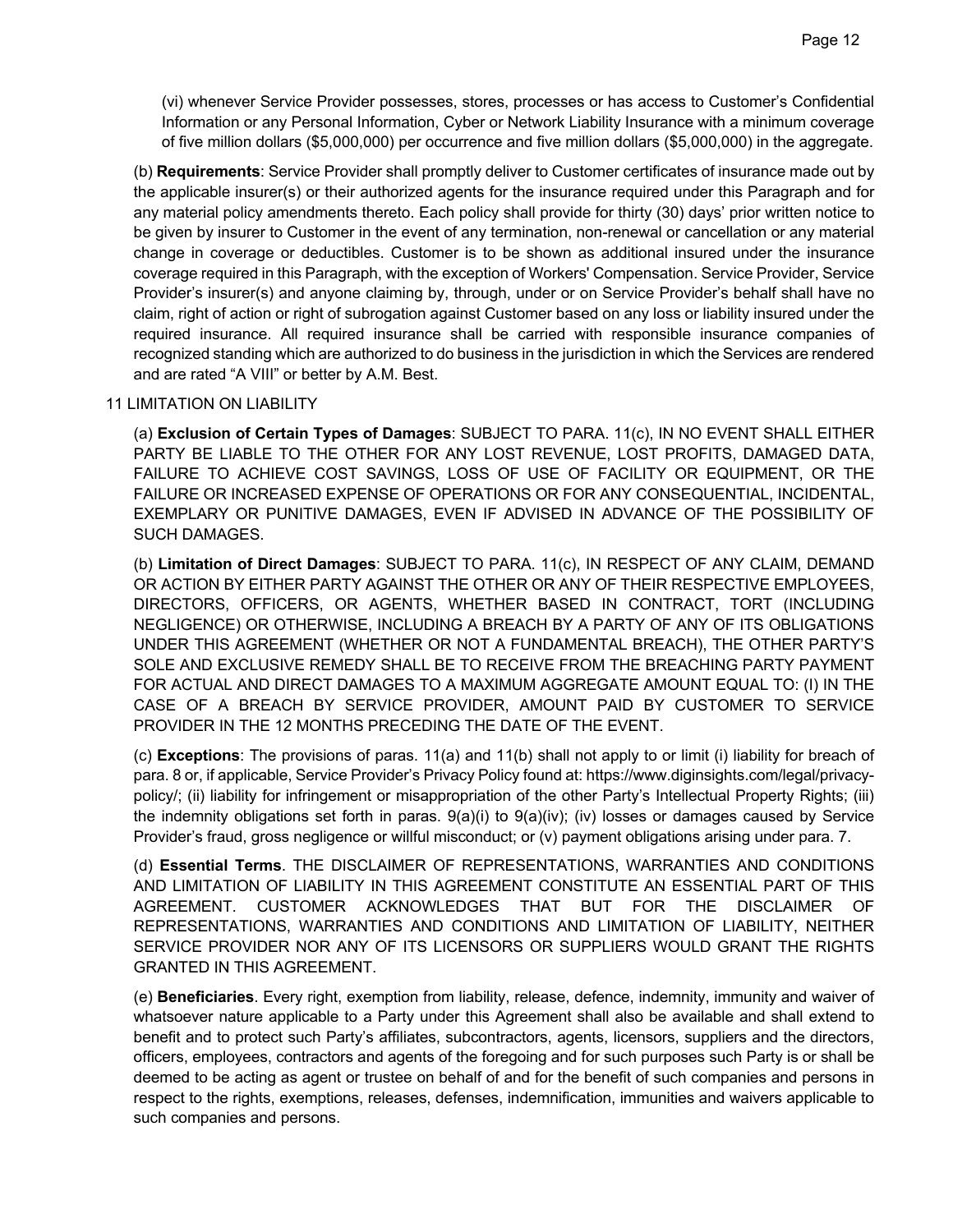## 12 TERM AND TERMINATION

(a) **Term of Agreement**: The term of this Agreement shall commence on the Effective Date and shall remain in effect unless and until terminated in accordance with the provision set out in this para. 12 (the **"Agreement Term"**).

(b) **Termination of Agreement**: Provided that there is no Schedule or Ordering Document outstanding and in effect, and, except for any obligations stated to survive termination or expiration of the Schedule or Ordering Document, all obligations of the Parties pursuant to all Schedules or Ordering Documents have been satisfied, either Party may terminate this Agreement upon written notice to the other, subject to para. 13(g).

(c) **Customer's Right to Terminate a Schedule or Ordering Document**: Subject to paras. 13(f) and 13(h), Customer may terminate one or more or all Schedules or Ordering Documents and this Agreement and the rights granted thereunder and hereunder without prejudice to enforcement of any other legal right or remedy, immediately upon giving written notice of such termination if:

(i) Service Provider breaches any of its obligations under a Schedule or Ordering Document and such breach continues for a period of fifteen (15) days calendar days after delivery of a written notice by Customer requiring Service Provider to correct such failure; or

(ii) a termination right contained in a Schedule or Ordering Document is triggered (for example, a service level termination event occurred); or

(iii) Service Provider becomes or is adjudicated insolvent or bankrupt, admits in writing its inability to pay its debts as they mature, or makes an assignment for the benefit of creditors; or Service Provider applies for or consents to the appointment of any receiver, trustee or similar officer for it or for all or any substantial part of its property; or such receiver, trustee or similar officer is appointed without the consent of Service Provider; or Service Provider institutes any bankruptcy, insolvency, reorganization, moratorium, arrangement, readjustment or debt, dissolution, liquidation or similar proceeding relating to it under the laws of any jurisdiction, or any such proceeding is instituted against Service Provider and is not dismissed within sixty (60) Business Days; or any judgment, writ, warrant or attachment or execution of similar process is issued or levied against a substantial part of Service Provider's property and remains unsatisfied for ninety (90) calendar days.

(d) **Service Provider's Right to Terminate a** Schedule or Ordering Document: Subject to paras. 13(f) and 13(h), Service Provider may terminate a Schedule or Ordering Document and the rights granted thereunder without prejudice to enforcement of any other legal right or remedy, immediately upon giving written notice of such termination, if Customer:

(i) breaches any material provision of the applicable Schedule or Ordering Document and such breach continues for a period of fifteen (15) calendar days after delivery of a written notice by Service Provider requiring Customer to correct such failure; or

(ii) becomes or is adjudicated insolvent or bankrupt, admits in writing its inability to pay its debts as they mature, or makes an assignment for the benefit of creditors; or Customer applies for or consents to the appointment of any receiver, trustee or similar officer for it or for all or any substantial part of its property; or such receiver, trustee or similar officer is appointed without the consent of Customer; or Customer institutes any bankruptcy, insolvency, reorganization, moratorium, arrangement, readjustment or debt, dissolution, liquidation or similar proceeding relating to it under the laws of any jurisdiction, or any such proceeding is instituted against Customer and is not dismissed within ninety (90) calendar days; or any judgment, writ, warrant or attachment or execution of similar process is issued or levied against a substantial part of Customer's property and remains unsatisfied for ninety (90) calendar days.

(e) **Waiver**: The waiver by either Party of a breach or default of any provision of this Agreement or a Schedule or Ordering Document by the other Party shall not be effective unless in writing and shall not be construed as a waiver of any succeeding breach of the same or of any other provision. Nor shall any delay or omission on the part of either Party to exercise or avail itself of any right, power or privilege by such Party constitute a waiver.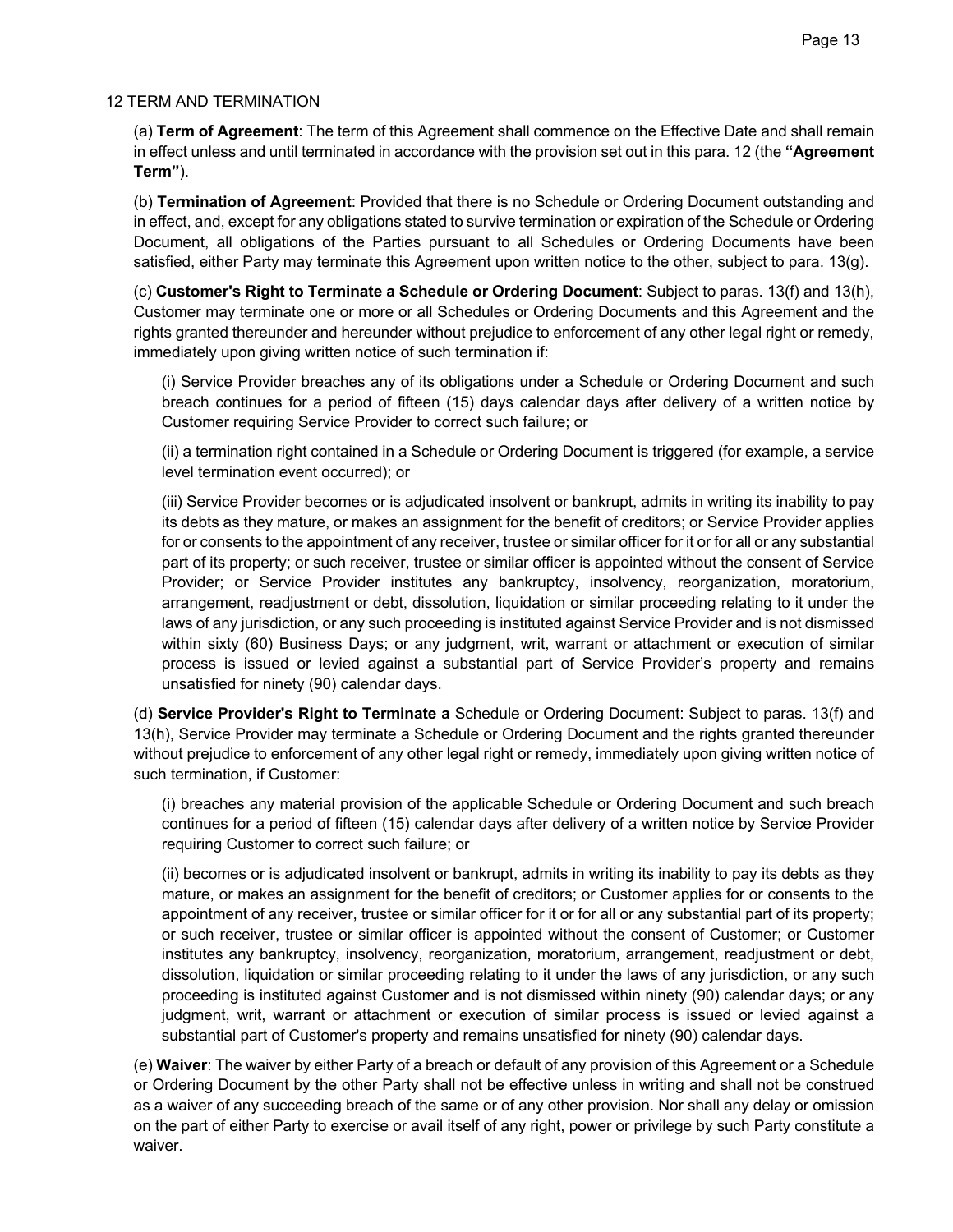(f) **Effect of Termination of a Schedule or Ordering Document**: Upon the termination of a Schedule or Ordering Document, Service Provider shall, cease performing all Services and delivering all Products contemplated thereunder and Service Provider shall immediately deliver to Customer or its designee:

(i) all Deliverables, including Documentation, in its current state and all documents, media or items containing, in whole or part, any Confidential Information;

(ii) all equipment, tools, identification cards, security passes and other materials owned by Customer and furnished to Service Provider to facilitate the performance of services by Service Provider; and

(iii) when requested by Customer, a notarized affidavit executed by Service Provider certifying that Service Provider has fully performed all termination obligations contemplated by this para. 13(f) and that no items or copies of the above mentioned materials remain in Service Provider's possession or control.

(g) **Survival of Covenants**: Notwithstanding the termination or expiration of this Agreement for any reason, the covenants set out in this para. 13(g) and in paras. 1, 2, 6, 8, 9, 11, 12, and 12(f) of this Agreement shall survive any such termination or expiration.

#### 13 FORCE MAJEURE

Neither Party shall be liable for any failure or delay in the performance of its obligations under this Agreement to the extent such failure or delay:

(a) is caused by any of the following: (i) acts of war, terrorism, civil riots or rebellions; (ii) quarantines, pandemics, embargoes and other similar unusual governmental action; or (iii) extraordinary elements of nature or acts of God (other than localized fire, hurricane, tornado or flood); and

(b) could not have been prevented by the non-performing Party's reasonable precautions or commercially accepted processes, or could not reasonably be circumvented by the non-performing Party through the use of substitute services, alternate sources, workaround plans or other means by which the requirements of a buyer of services substantively similar to the Services hereunder would be satisfied.

Events meeting both of the criteria set forth in paras. 14(a) and 14(b) above are referred to individually and collectively as **"Force Majeure Events"**. The Parties expressly acknowledge that Force Majeure Events do not include vandalism, the regulatory acts of Governmental Authorities, labour strikes, or the non-performance of third Persons or subcontractors relied on for the delivery of the Services, unless such failure or non-performance by a third Person or subcontractor is itself caused by a Force Majeure Event, as defined above. Upon the occurrence of a Force Majeure Event, the non-performing Party shall be excused from any further performance or observance of the affected obligation(s) for as long as such circumstances prevail, and such party continues to attempt to recommence performance or observance to the greatest extent possible without delay. If a Force Majeure Event causes a material failure or material delay in the performance of any Services for more than [spell number (number) and indicate whether Business Days' (defined term in agreement) or calendar days], Customer may, at its option, procure such Services from an alternate source until Service Provider is again able to provide such Services, and Customer shall be relieved from paying any Fees to Service Provider for the duration that Customer has retained such alternate; or Customer may terminate this Agreement and each Schedule or Ordering Document without liability to Service Provider.

## 14 MISCELLANEOUS

(a) **Notice**: All notices or other communications hereunder shall be deemed to have been duly given and made if in writing and if served by personal delivery upon the Party for whom it is intended, if delivered by registered or certified mail, return receipt requested, or by a national courier service, or if sent by fax (receipt of which is confirmed, with a copy delivered by certified mail), to the last address furnished by the other Party to the Party giving notice.

Any such notification shall be deemed delivered (i) upon receipt, if delivered personally; or (ii) on the next Business Day, if sent by national courier service for next Business Day delivery or if sent by fax.

(b) **Modifications**: This Agreement may be modified only upon written agreement by the Parties hereto.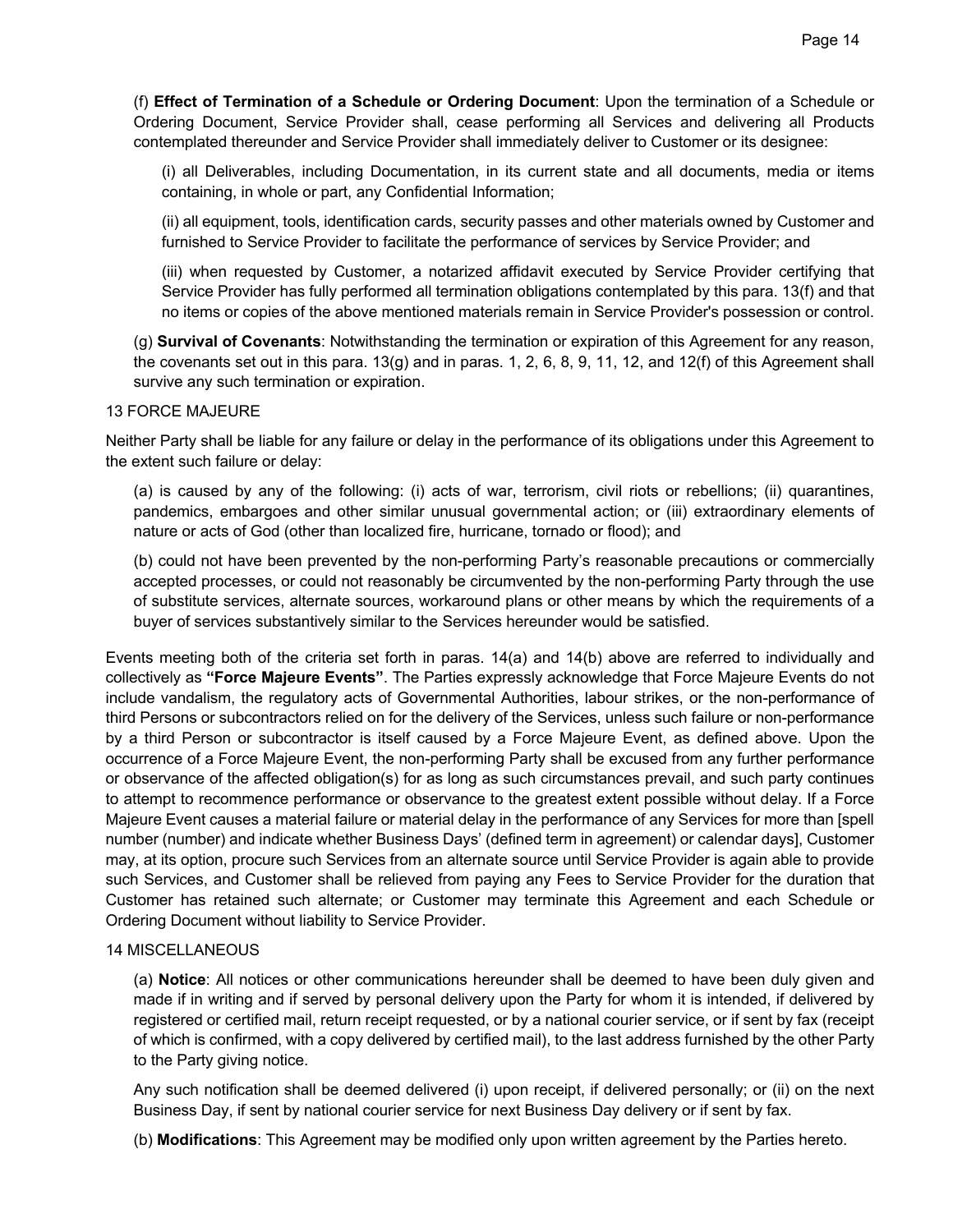(c) **Further Assurances**: The Parties hereto agree to do, execute and deliver, or cause to be done, executed and delivered, all such further assignments, documents, instruments, transfers, acts, deeds, matters, assurances and things as, from time to time, may be reasonably necessary or desirable to give effect to this Agreement and the obligations of the Parties hereunder.

(d) **Assignment**: Neither this Agreement nor any of the rights or obligations hereunder may be assigned by either Party without the prior written consent of the other Party, except to a wholly-owned subsidiary of a Party or an entity which acquires all or substantially all of the assets and business of the assigning Party by merger, sale of assets or otherwise, and such Party agrees in writing to be bound by the terms of this Agreement.

(e) **Counterparts**: This Agreement may be executed in one or more counterparts, each of which shall be deemed an original, but all of which together shall constitute one and the same agreement, and delivery of such counterparts may be effected by means of facsimile or other electronic transmission.

(f) **Time**: Time shall, in all respects, be of the essence hereof, provided that the time for doing or completing any matter provided for in this agreement may be extended or abridged by agreement in writing signed by the Parties.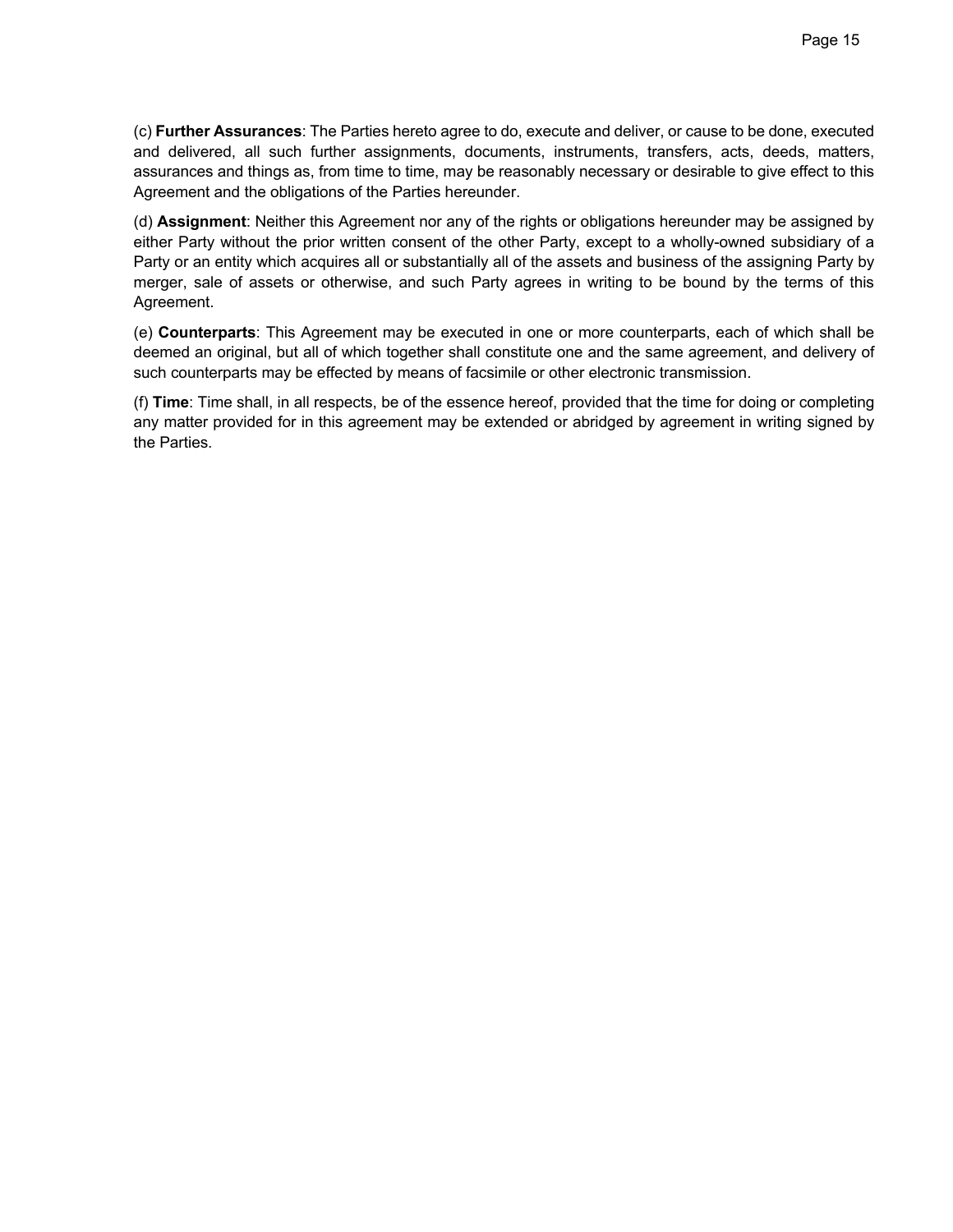

## **SCHEDULE "1"**

## **STATEMENT OF WORK (SAMPLE)**

| <b>THIS STATEMENT OF WORK</b> is made between [Customer name] ("Customer") and Dig Insights Inc. ("Service<br>Provider" or "Dig"). |                                                                                                                                                                                                                                                                                                                                                                          |  |
|------------------------------------------------------------------------------------------------------------------------------------|--------------------------------------------------------------------------------------------------------------------------------------------------------------------------------------------------------------------------------------------------------------------------------------------------------------------------------------------------------------------------|--|
| <b>INCORPORATION</b>                                                                                                               | Incorporation: This Statement of Work incorporates the terms and conditions of the Master<br>Services Agreement made between Customer and Service Provider dated [Effective Date] (the<br>"Master Services Agreement") as if those terms and conditions were contained herein. Such<br>terms and conditions form an integral and binding part of this Statement of Work. |  |
| <b>DATE</b>                                                                                                                        | [Date] the "SOW Effective Date")                                                                                                                                                                                                                                                                                                                                         |  |
| <b>CLIENT</b>                                                                                                                      | [Customer Name]                                                                                                                                                                                                                                                                                                                                                          |  |
| <b>CONTACT INFO</b>                                                                                                                | Contact:<br>[Customer Address]<br>Title:<br>Email:                                                                                                                                                                                                                                                                                                                       |  |
| <b>INSIGHTS/</b><br><b>PROJECT LEAD</b>                                                                                            | Add name if different from above                                                                                                                                                                                                                                                                                                                                         |  |
| <b>PROJECT</b><br><b>DESCRIPTION</b>                                                                                               | <b>Project Name: [Name]</b><br>[Description of Project]                                                                                                                                                                                                                                                                                                                  |  |
| <b>PROJECT</b><br><b>DELIVERABLES</b>                                                                                              | [Description of Deliverables]<br>[Deliverable 1 [Questionnaire, power point report, data tables etc.)]<br>[Deliverable 2]                                                                                                                                                                                                                                                |  |

ADDITONAL PROJECT DETAILS [Complete as applicable]

[Delete if not required] [OTHER] – If Required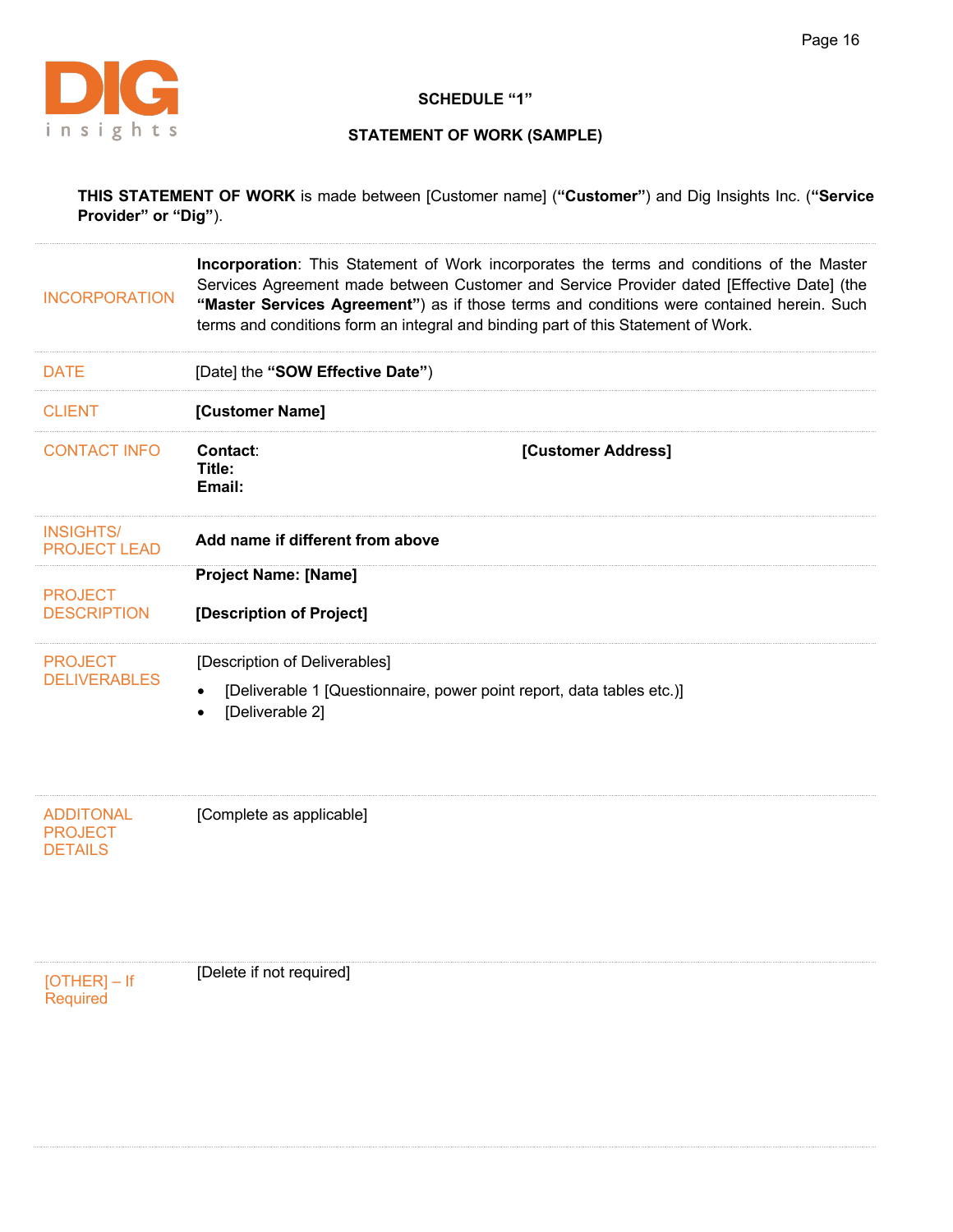| <b>TIMING</b>             | SOW Commencement Date: [Date]                                                                                                                                                                                                                                                                                                                                                                                                                                                                                                                                                                                                                                                                        |                                                                                                                                                                                                                                |  |
|---------------------------|------------------------------------------------------------------------------------------------------------------------------------------------------------------------------------------------------------------------------------------------------------------------------------------------------------------------------------------------------------------------------------------------------------------------------------------------------------------------------------------------------------------------------------------------------------------------------------------------------------------------------------------------------------------------------------------------------|--------------------------------------------------------------------------------------------------------------------------------------------------------------------------------------------------------------------------------|--|
|                           | The project timeline is as follows:                                                                                                                                                                                                                                                                                                                                                                                                                                                                                                                                                                                                                                                                  |                                                                                                                                                                                                                                |  |
|                           | Deliverable 1 - Date due or timeline                                                                                                                                                                                                                                                                                                                                                                                                                                                                                                                                                                                                                                                                 |                                                                                                                                                                                                                                |  |
|                           | Deliverable 2 - Date due or timeline                                                                                                                                                                                                                                                                                                                                                                                                                                                                                                                                                                                                                                                                 |                                                                                                                                                                                                                                |  |
|                           | Estimated date of Project completion: [Date]                                                                                                                                                                                                                                                                                                                                                                                                                                                                                                                                                                                                                                                         |                                                                                                                                                                                                                                |  |
| <b>FEES &amp; PAYMENT</b> | Project Fees: [\$XX]                                                                                                                                                                                                                                                                                                                                                                                                                                                                                                                                                                                                                                                                                 |                                                                                                                                                                                                                                |  |
| <b>TERMS</b>              | <b>Currency: [\$ Currency]</b>                                                                                                                                                                                                                                                                                                                                                                                                                                                                                                                                                                                                                                                                       |                                                                                                                                                                                                                                |  |
|                           | <b>Invoice Timing</b> [Details of invoice timing for the project eg. 50% upfront, 50% on completion]                                                                                                                                                                                                                                                                                                                                                                                                                                                                                                                                                                                                 |                                                                                                                                                                                                                                |  |
|                           | Payment Terms: [Payment terms eg. Net 30]                                                                                                                                                                                                                                                                                                                                                                                                                                                                                                                                                                                                                                                            |                                                                                                                                                                                                                                |  |
|                           | Costs exclude any taxes and will be included on invoices (if applicable).                                                                                                                                                                                                                                                                                                                                                                                                                                                                                                                                                                                                                            |                                                                                                                                                                                                                                |  |
|                           | THE PARTIES ACKNOWLEDGE THAT BY COUNTERSIGNING THIS STATEMENT OF WORK<br>THEY HAVE READ IT, UNDERSTAND IT, AND AGREE TO BE BOUND BY ITS TERMS AND<br>CONDITIONS AS WELL AS THE TERMS AND CONDITIONS OF DIG'S MASTER SERVICES<br>AGREEMENT WHICH ARE INCORPORATED INTO THIS STATEMENT OF WORK BY THIS<br>REFERENCE. FURTHER, THE PARTIES AGREE THAT THE REFERENCED MASTER<br>SERVICES AGREEMENT, ITS ATTACHEMENTS INCLUDING THIS STATEMENT OF WORK<br>AND ANY CHANGE AGREEMENT(S) ARE THE COMPLETE AND EXCLUSIVE STATEMENT<br>OF THE AGREEMENT BETWEEN THE PARTIES, SEPERSEDING ALL PROPOSALS OR<br>OTHER PRIOR AGREEMENTS, ORAL OR WRITTEN, AND ALL OTHER COMMUNICATIONS<br>RELATING TO THE SUBJECT. |                                                                                                                                                                                                                                |  |
| <b>SIGNATURES</b>         | This SOW is executed by its duly authorized representatives as of the SOW Effective Date.                                                                                                                                                                                                                                                                                                                                                                                                                                                                                                                                                                                                            |                                                                                                                                                                                                                                |  |
|                           | Customer:                                                                                                                                                                                                                                                                                                                                                                                                                                                                                                                                                                                                                                                                                            | DIG INSIGHTS INC.                                                                                                                                                                                                              |  |
|                           |                                                                                                                                                                                                                                                                                                                                                                                                                                                                                                                                                                                                                                                                                                      | By: the contract of the contract of the contract of the contract of the contract of the contract of the contract of the contract of the contract of the contract of the contract of the contract of the contract of the contra |  |
|                           | Name: We have a state of the state of the state of the state of the state of the state of the state of the state of the state of the state of the state of the state of the state of the state of the state of the state of th                                                                                                                                                                                                                                                                                                                                                                                                                                                                       | Name: We have a state of the state of the state of the state of the state of the state of the state of the state of the state of the state of the state of the state of the state of the state of the state of the state of th |  |
|                           |                                                                                                                                                                                                                                                                                                                                                                                                                                                                                                                                                                                                                                                                                                      |                                                                                                                                                                                                                                |  |
|                           |                                                                                                                                                                                                                                                                                                                                                                                                                                                                                                                                                                                                                                                                                                      |                                                                                                                                                                                                                                |  |
| <b>BILLING INFO</b>       | Please specify the following information and any instructions needed for Dig to submit invoices<br>for this project.                                                                                                                                                                                                                                                                                                                                                                                                                                                                                                                                                                                 |                                                                                                                                                                                                                                |  |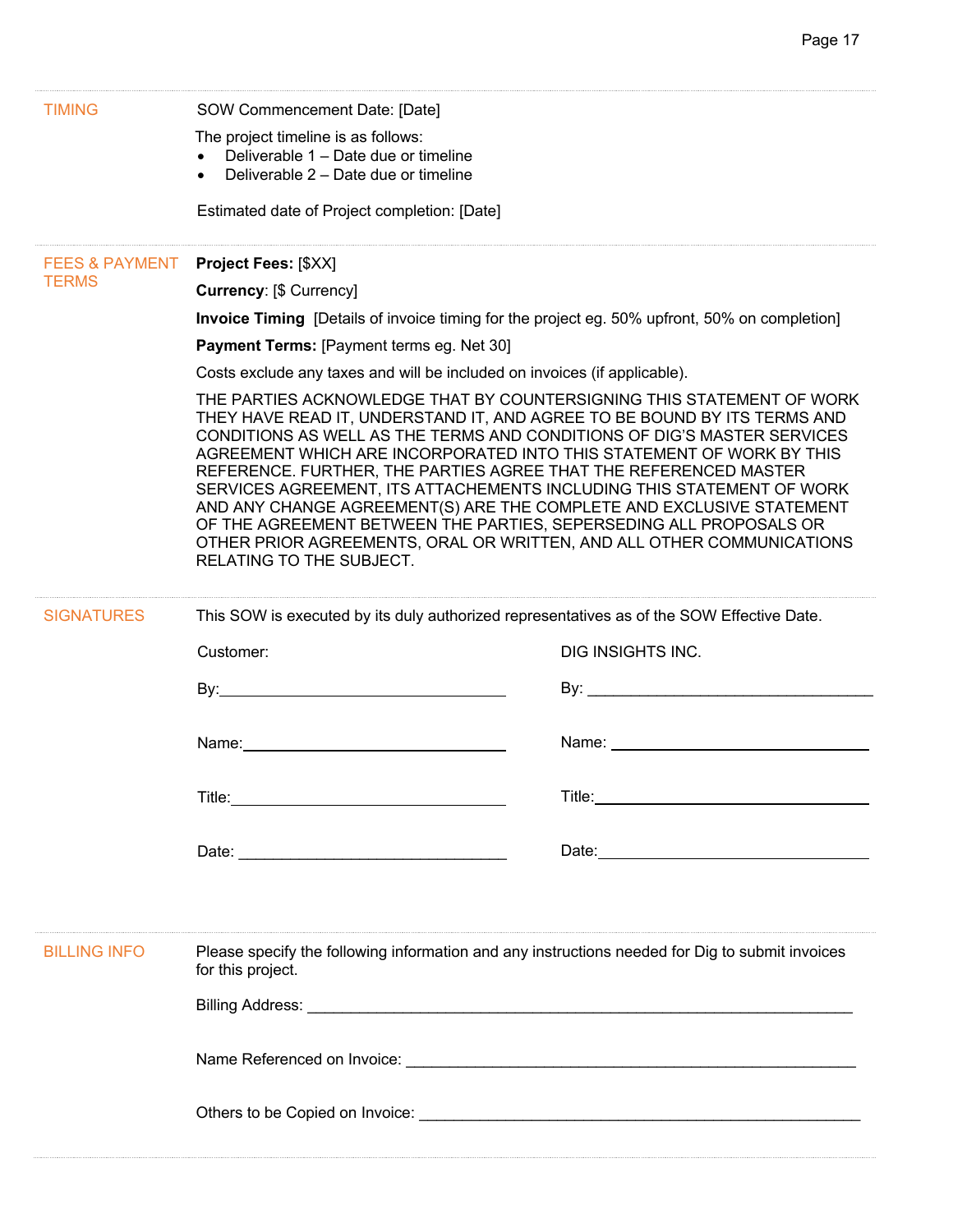| Purchase Order # (If required):  |  |
|----------------------------------|--|
| Other information (If required): |  |
|                                  |  |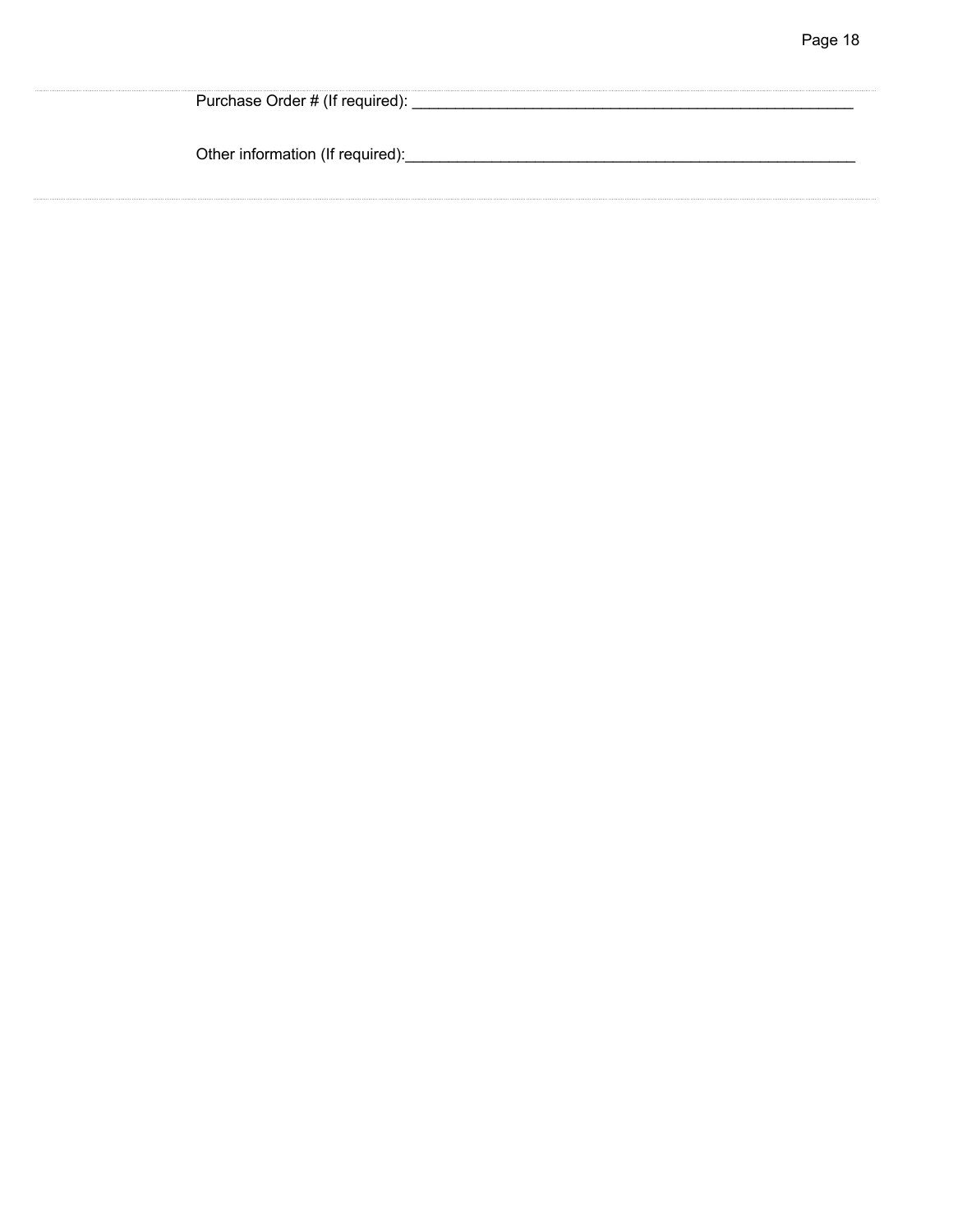### **SCHEDULE "2"**

#### **SOFTWARE AS A SERVICE SUBSCRIPTION SCHEDULE**

DIG INSIGHTS INC. ("DIG" or "DIG INSIGHTS") OWNS AND OPERATES CLOUD-BASED MARKET RESEARCH SOFTWARE THAT TRACKS AND ANALYZES DATA FOR PRODUCT IDEATION, INNOVATION TESTING AND CLAIMS. THE SERVICE IS OFFERRED TO YOU BY DIG INSIGHTS INC. REGISTERED OWNER OF THE UPSIIDE TRADEMARK. FOR THE REST OF THIS TEXT, UPSIIDE WILL BE USED, BUT IT IS UNDERSTOOD THAT UPSIIDE IS PART OF DIG INSIGHTS INC.

This Software as a Service Subscription Schedule (the "SaaS Schedule") is incorporated into and subject to the terms of the Master Services Agreement between \_\_\_\_\_\_\_\_\_\_\_\_\_, a \_\_\_\_\_\_\_\_\_\_\_\_\_\_\_\_\_\_\_\_\_\_\_\_\_\_\_\_\_with its principal place of business at  $\overline{(\text{``You''})}$  and Dig Insights Inc., an Ontario Corporation having its principal place of business at 327 Bay St 16th Floor Toronto, ON M5H 2W9, Canada ("UPSIIDE"), effective as of \_\_\_\_\_\_\_\_\_\_\_\_\_ ("Master Services Agreement"). Capitalized terms not specifically defined in this SaaS Schedule will have the meaning given to them in the Master Services Agreement. The Master Services Agreement, this SaaS Schedule, all other of its Schedules, and its Ordering Documents constitute the "Agreement."

The parties agree as follows:

#### 1. **Definitions.**

For the purposes of SaaS Schedule, in addition to the capitalized terms defined elsewhere in this SaaS Schedule, the following terms shall have the meanings ascribed to them as follows:

"Affiliate" means any entity that directly or indirectly controls, is controlled by, or is under common control with the subject entity. "Control", for purposes of this SaaS Schedule, means direct or indirect ownership or control of more than fifty percent (50%) of the voting interests of the subject entity;

"Anonymous Service Data" means any and all data and information that is not personal information (including because it has been de-identified, aggregated or made anonymous by UPSIIDE) created by UPSIIDE through the operation of the Service;

"Customer Service-Compatible Application(s)" means (i) an application that has been developed using the Service APIs by You or by a third party authorized by You to develop such an application for You, or (ii) a third-party cloudbased service that interoperates with the Service through the use of the Service APIs and that has been licensed by You from such third-party and which You wish to use with the Service;

"Malicious Code" means viruses, worms, time bombs, Trojan horses and other harmful or malicious code, files, scripts, agents or programs;

"Order" means any order for the purchase of a subscription or subscriptions for the Service that has been submitted by You to UPSIIDE;

"Order Form" consists of a description of pricing, quantities, license type, license term, Applicable Specifications, and other business information specific to a Product purchase under the Master Services Agreement;

"SandBox Environment" means a part of the Service that allows customers to test Customer Service-Compatible Application(s) and other uses of the Service API(s);

"Service" means UPSIIDE's cloud-based innovation testing solution including in each case the Service APIs. The "Service" excludes all Customer Service-Compatible Applications;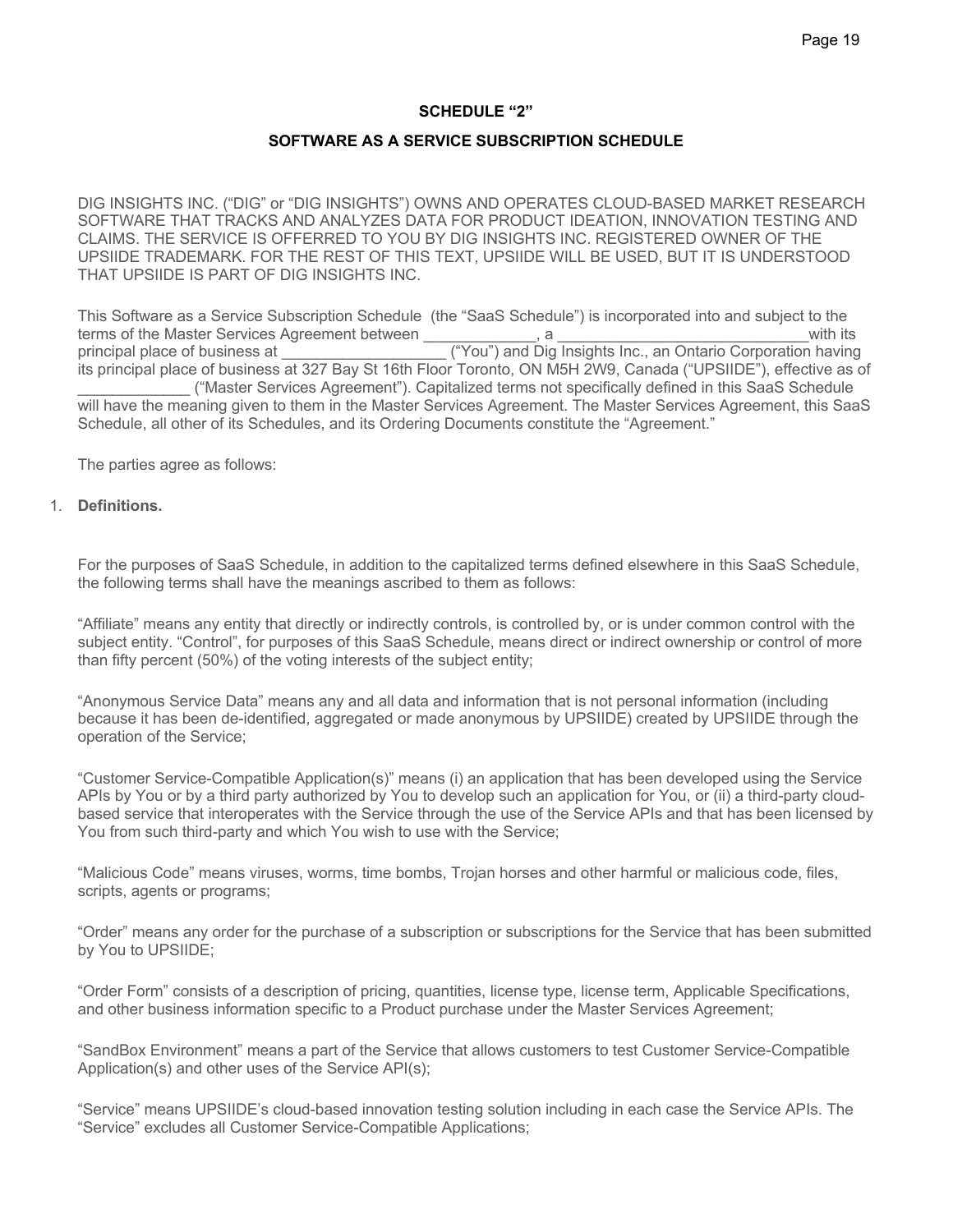"Service Tier(s)" means the various categories of Service access (which will specify the number of permitted Users) provided by UPSIIDE to customers depending on the type of Subscription that has been purchased by such customers as further described in Your Order Form, as such categories of Service access may be updated by UPSIIDE from time to time;

"Subscription Fee" means the monthly, annual or multi-year fees payable by You to UPSIIDE for the right to receive access to the Service as specified in Your Order Form;

"Subscription Term" means an initial subscription term for the Service and any renewal periods for the Service as specified in Your Order Form;

"Term" has the meaning ascribed to that term in Section 10.1;

"User" means an individual or entity who is authorized by You to use the Service on Your behalf, and who has been supplied a user account and password for the Service by You (or by UPSIIDE at Your request);

"Your Data" means all electronic data or information submitted by You, Your Users and/or Your third-party survey recipients to the Service, which includes, without limitation, all electronic data or information transferred by You, Your Users and/or Your third-party survey recipients to the Service from any Customer Service-Compatible Applications utilized by You, Your Users and/or Your third-party survey recipients.

#### **2. Grant of License.**

2.1 Commercial License Grant. Subject to this SaaS Schedule, including payment of all applicable Subscription Fees, UPSIIDE grants You a limited, personal, non-transferable, non-sub-licensable, internal license to use the Service during the Subscription Term in accordance with the Service Tier (including, without limitation, the permitted number of Users, Organizations/Spaces, and sample respondents) for which You have subscribed, such Subscription Term and Service Tier as set forth in Your then-current Order Form. The right to use the Service is licensed, not sold. You may also use Customer Service-Compatible Application(s) with the Service to the extent approved in writing by UPSIIDE pursuant to Your then-current Order.

2.2 User Accounts. User accounts are for use by designated Users and cannot be shared or used by more than one User but may be reassigned to new Users replacing former Users who no longer require ongoing use of the Service.

2.3 Sandbox Environment. As part of Your commercial subscription to the Service or Your subscription to the Free Service, UPSIIDE may in its sole discretion provide You with access to the Sandbox Environment. The Service capabilities provided in the Sandbox Environment may be limited or restricted in UPSIIDE's sole discretion. Except for pre-existing development and interoperability documentation that UPSIIDE makes generally available to Service subscribers, UPSIIDE does not provide any support for the use of the Sandbox Environment or any Service APIs as part of UPSIIDE's standard commercial subscriptions for the Service or as part of any subscription for the Free Service. You may purchase development-related support from UPSIIDE as a Professional Service. NOTWITHSTANDING ANY OTHER PROVISIONS IN THIS SAAS SCHEDULE, ACCESS TO THE SANDBOX ENVIRONMENT IS ON AN "AS-IS" BASIS WITHOUT ANY REPRESENTATIONS, WARRANTIES OR CONDITIONS OF ANY KIND.

2.4 Third-Party Services. You acknowledge and agree that the Service may present links to third-party websites or third-party products or services not owned or operated by UPSIIDE that present service offerings, advertisements, promotional materials or product offers from such third parties. UPSIIDE is not responsible for the availability of these third-party websites or third-party services or any other products or services that may be offered via such websites and/or services. Your dealings with any third-party or purchase of any third-party products or services that You may have become aware of through the Service are solely between You and such third party and the terms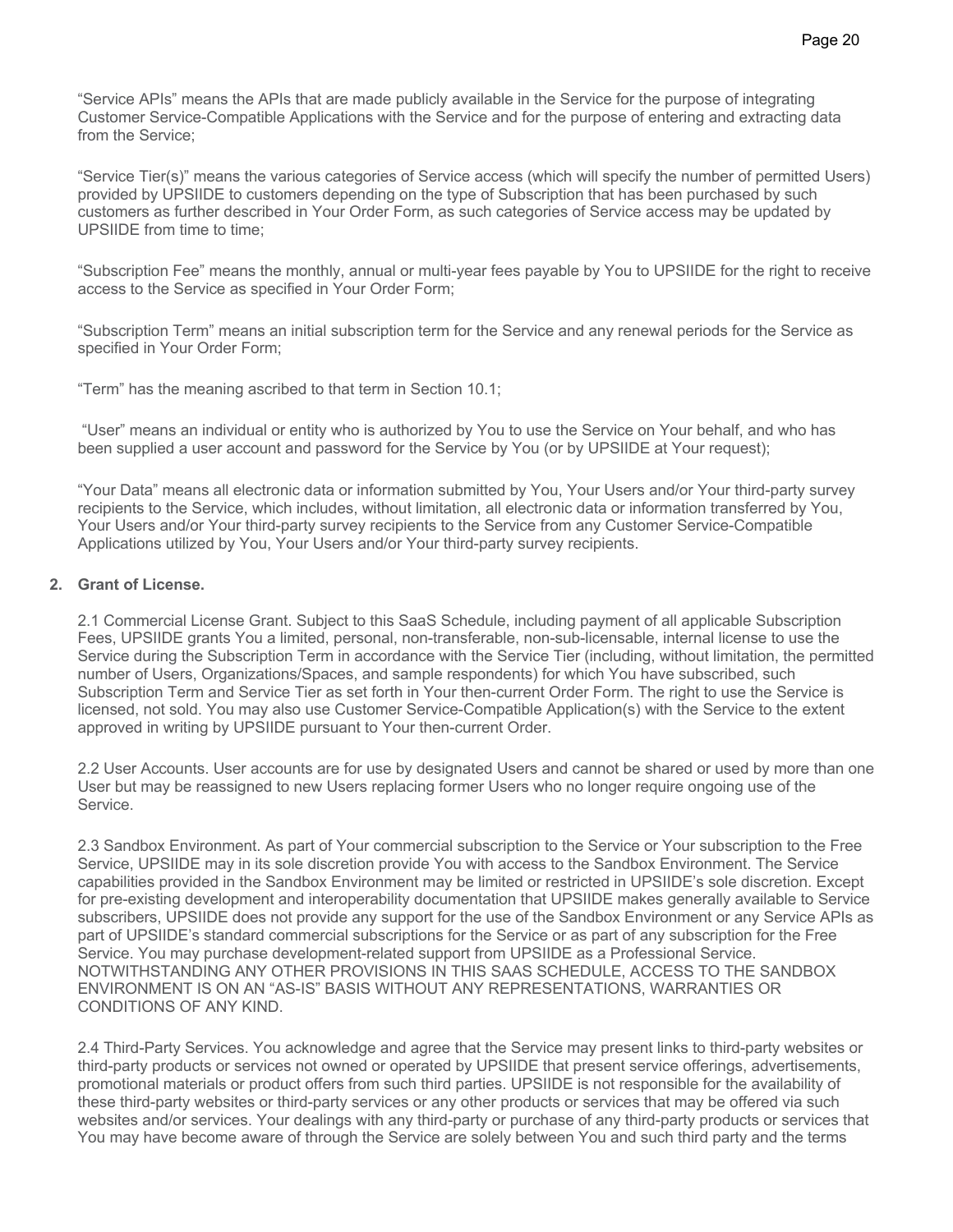and conditions governing such dealing, products or services are those that You agreed with the applicable third party and UPSIIDE is not a party to any such terms or conditions. You agree that UPSIIDE is not responsible or liable for any loss or damage of any type incurred by You as the result of any dealings with any third parties or as the result of the presentation of such third parties or their products and/or services via the Service.

2.5 Your Affiliates. Your Affiliates may procure subscriptions for the Service subject to this SaaS Schedule. You shall cause each of Your Affiliates to comply with this SaaS Schedule to the full extent as if such Affiliate were a party hereto, and any act or omission relating to this SaaS Schedule by any such Affiliate shall be deemed an act or omission by You. In addition, each party may use one or more Affiliates to perform its obligations under this SaaS Schedule, provided that such use shall not affect such party's obligations pursuant to this Agreement and any act or omission by such Affiliate relating to this SaaS Schedule shall be deemed an act or omission of such party.

## **3. Use of the Service.**

3.1 UPSIIDE's Responsibilities. UPSIIDE shall use commercially reasonable efforts to make the Service available in accordance with the UPSIIDE Service Level Agreement, which may be found at https://upsiide.com/legal/servicelevel-agreement except for (a) planned downtime, (b) any unavailability caused by circumstances beyond UPSIIDE's reasonable control, including without limitation, acts of God, acts of government, flood, fire, earthquakes, civil unrest, acts of terror, strikes or other labour problems, Internet service provider failures or delays or other force majeure events, or (c) any downtime caused by Customer Service-Compatible Applications(s). UPSIIDE shall also provide support to You for the Service in accordance with the UPSIIDE Service Level Agreement and the Service Tier purchased by You. UPSIIDE does not warrant or support Customer Service-Compatible Application(s). UPSIIDE is not responsible for any disclosure, modification or deletion of Your Data resulting from access to or use by You of any Customer Service-Compatible Application(s).

3.2 Your Responsibilities. You are responsible for all activities that occur in Your User accounts and for Your Users' compliance with this SaaS Schedule. You shall: (i) have sole responsibility for the accuracy, quality, integrity, legality, reliability, and appropriateness of all of Your Customer Service-Compatible Application(s) and Your Data; (ii) use commercially reasonable efforts to prevent unauthorized access to, or use of, the Service and Your Customer Service-Compatible Application(s), and notify UPSIIDE promptly of any such unauthorized access or use, and in no case more than 72 hours from the time You become aware of any unauthorized access, use or disclosure; (iii) comply with all applicable local, provincial, state, federal and foreign laws in using the Service and Your Customer Service-Compatible Application(s); and (iv) be responsible for any Customer Service-Compatible Applications developed or purchased by You.

3.3 Use Guidelines. You shall not: (i) use the Service or Your Customer Service-Compatible Application(s) to send spam or otherwise duplicative or unsolicited messages in violation of applicable laws; (ii) use the Service or Your Customer Service-Compatible Application(s) to send or store infringing, obscene, threatening, libelous, or otherwise unlawful or tortious material, including material that is harmful to children or violates third-party privacy or publicity rights; (iii) use any automated system or software to extract or scrape data from the websites or other interfaces through which we make the Service or Your Customer Service-Compatible Application(s) available; (iv) use the Service or Your Customer Service-Compatible Application(s) to send or store Malicious Code; (v) interfere with or disrupt the integrity or performance of the Service or the data contained therein; or (vi) attempt to gain unauthorized access to the Service or any related systems or networks.

3.4 Service Changes. UPSIIDE may change the Service at any time upon reasonable notice to You by posting the changes on the UPSIIDE website; sending You notice via an email to the email address You provide on Service registration; placing a message on Your invoice; in writing; by electronic communication; or any other notice method likely to come to Your attention. If You do not accept the change, Your sole recourse is to terminate Your subscription(s) to the Service. Your continued access to and use of the Service after the change has come into effect constitutes Your acceptance of the change. If You terminate Your subscription to the Service due to a change in the Service, You will not be entitled to any refunds. The Service may contain features designed to interoperate with Customer Service-Compatible Applications. UPSIIDE cannot guarantee the continued availability of such Service features and may cease providing them without entitling You to any refund, credit or any other compensation.

3.5 Publicity. Except upon the prior written consent of You in each instance, UPSIIDE shall not use Your corporate name and logo on the UPSIIDE website or in presentations or other marketing materials created by UPSIIDE for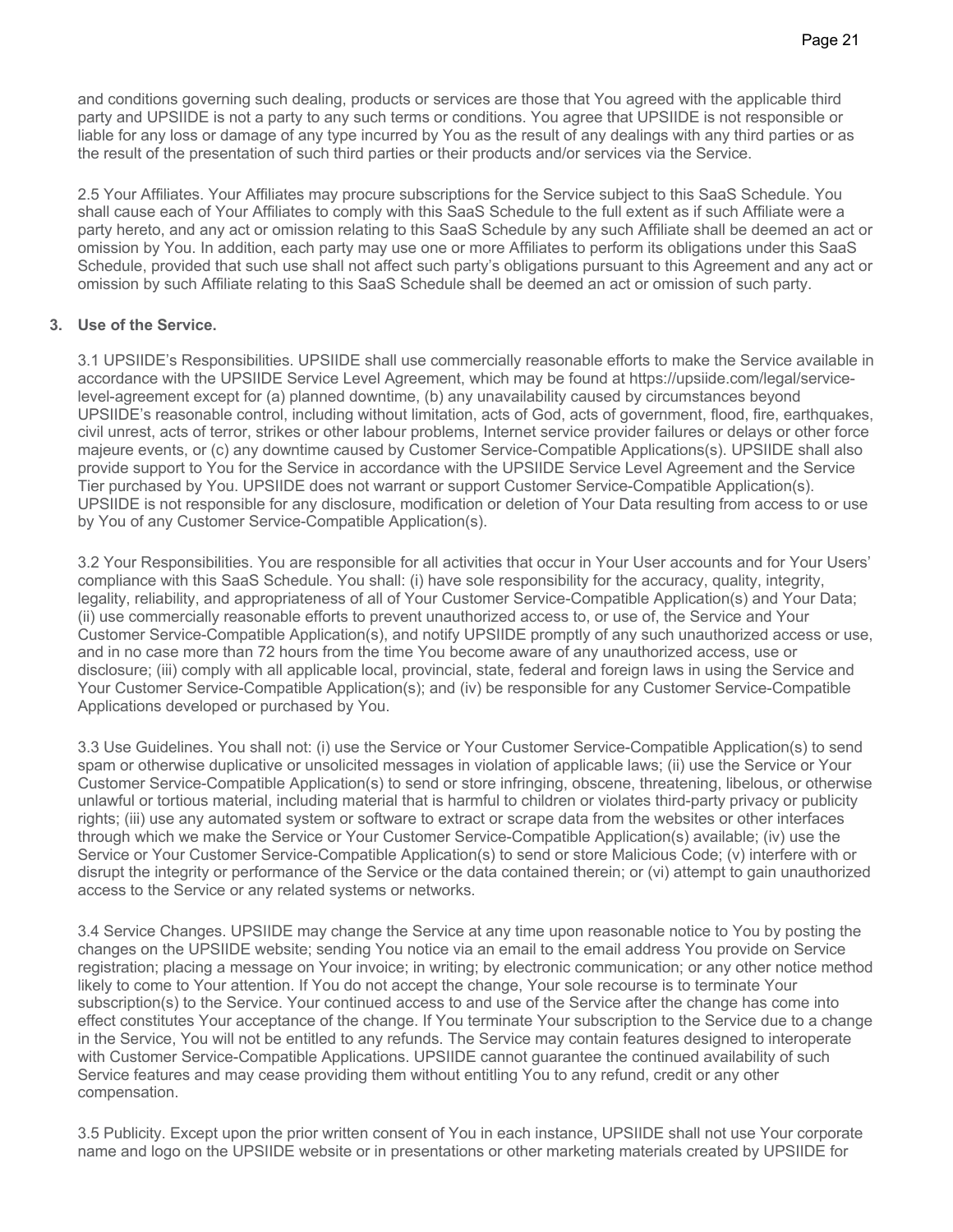any purpose. Neither party may issue press releases relating to this SaaS Schedule without the other party's prior written consent.

## **4. Fees and Payment.**

4.1 Fees. In consideration for the receipt of the Service, You shall pay UPSIIDE the Subscription Fees, all as specified in Your Order Form(s). All amounts are payable in the currency specified in Your Order Form.

4.2 Invoicing and Payment. UPSIIDE will invoice You electronically and You agree to accept UPSIIDE's invoices in that manner. Unless otherwise stated on an invoice sent to You by UPSIIDE, all invoiced amounts for the Service are due upon Your receipt of UPSIIDE's invoices for such amounts. You shall: (i) keep the billing, credit card and payment information You provide to UPSIIDE or its payment processors, including Your name, credit card number and expiry date, mailing address, email address and telephone number, accurate and up to date, otherwise, UPSIIDE may suspend provision of the Service to You and/or interoperation of the Service with any of Your Customer Service-Compatible Application(s); (ii) promptly advise UPSIIDE if Your credit card information changes due to loss, theft, cancellation or otherwise; (iii) be liable for Your failure to pay any fees billed to You by UPSIIDE caused by Your failure to provide UPSIIDE with up to date billing information; and (iv) upon termination of the Service, provide UPSIIDE with a forwarding address for all final invoices or correspondence if Your mailing address differs from that which You provided in Your registration information for the Service.

4.3 Taxes. Unless otherwise stated, UPSIIDE's prices for the Service do not include any direct or indirect local, state, provincial, federal or foreign taxes, levies, duties or similar governmental assessments of any nature, including value-added, goods and services, harmonized, use or withholding taxes (collectively, "Taxes"). You are responsible for paying all applicable Taxes associated with Your purchases pursuant to this SaaS Schedule, excluding taxes based on UPSIIDE's net income or property. If UPSIIDE has the legal obligation to pay or collect Taxes for which You are responsible under this section, the appropriate amount shall be invoiced to and paid by You, unless You provide UPSIIDE with a valid tax exemption certificate authorized by the appropriate taxing authority.

4.4 Pre-authorized Payment. By providing Your credit card information to UPSIIDE as part of Your Service account registration, You authorize UPSIIDE to charge Your credit card for all outstanding fees, taxes and charges and outstanding account balances incurred by You in respect to the Service, and this Section 4.4 constitutes UPSIIDE's good and sufficient authority for so doing. If any of Your pre-authorized payment(s) fail, UPSIIDE may immediately deactivate Your account for the Service without notice to You and collect the fees owing using other collection mechanisms. You are solely responsible for all charges incurred under Your account by You or third-parties. If You do not provide notice of non-renewal of Your subscription for the Service by the applicable time period specified in Section 10.1 for Your Subscription Term (i.e. monthly, annual or multi-yearly), then the relevant fees for the renewal of Your subscription to the Service for a new subscription having the same Subscription Term will be automatically processed and charged to You in full at the then-current fees for the Service for such renewed Subscription Term.

4.5 Fee Changes. UPSIIDE may change the fees UPSIIDE charges for the Service at any time in UPSIIDE's discretion. Changes to the fees will be communicated by being posted on the UPSIIDE website and will become effective at the time of posting, provided, however, any fee changes will not change Your subscription fees applicable to Your current Subscription Term, however, such fee changes will be applicable to Your next subscription renewal. If You do not wish to pay the changed fees, then Your sole recourse is to not renew Your subscription for the Service. Your renewal of Your subscription for the Service (including by not providing notice of non-renewal in accordance with the time periods specified in Section 10.1) after a fee change has come into effect constitutes Your acceptance of the fee change.

4.6 Suspension of Service. If Your account is five (5) or more days overdue in the case of a monthly Subscription Term or fifteen (15) or more days overdue in the case of an annual or multi-year Subscription Term, then in addition to any of its other rights or remedies, UPSIIDE shall have the right to suspend provision of the Service to You without liability until such amounts are paid in full.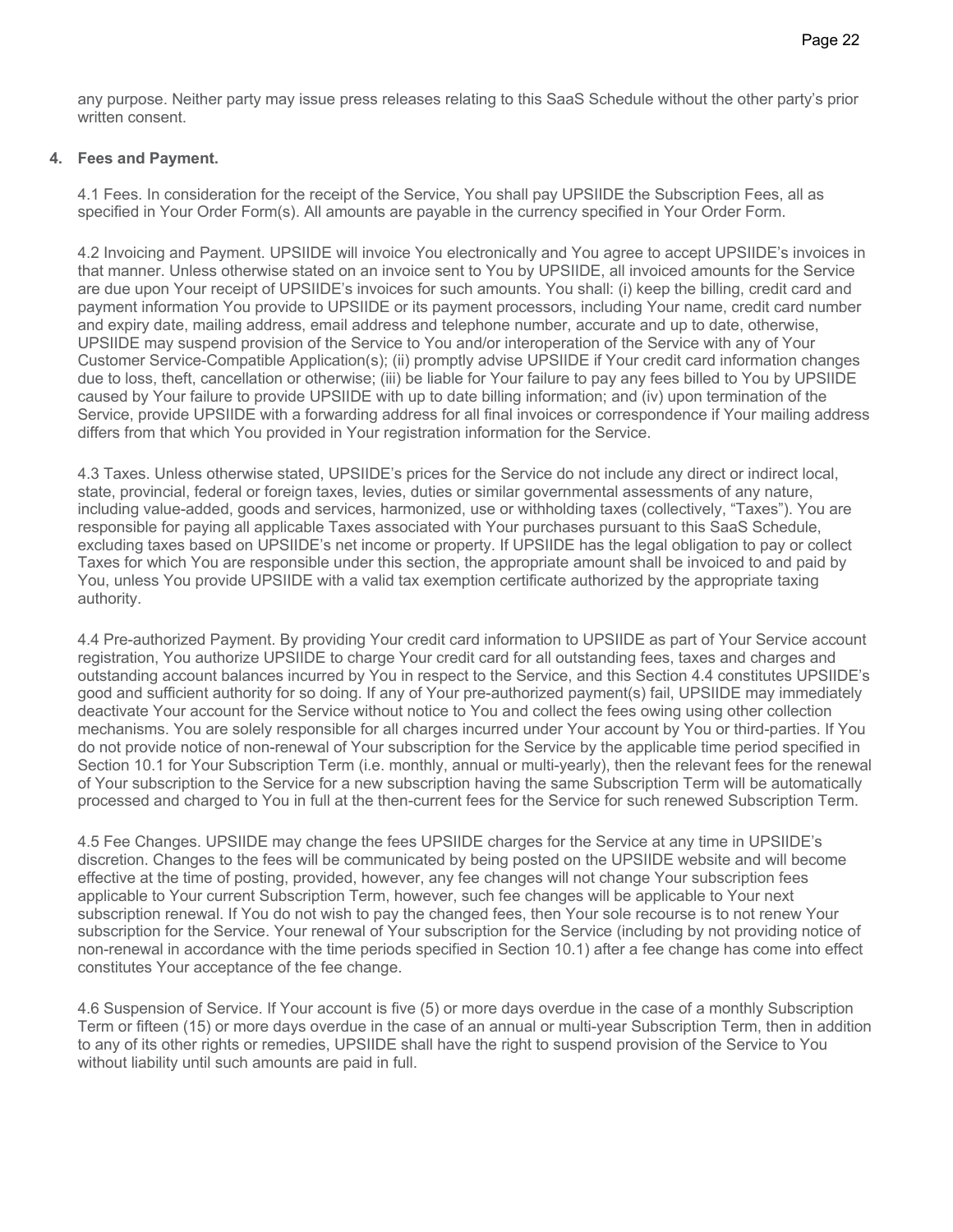## **5. Proprietary Rights.**

5.1 Reservation of Rights. Subject to the limited rights expressly granted pursuant to this SaaS Schedule, UPSIIDE reserves all right, title and interest in and to the Service, including all related intellectual property rights. No rights are granted to You pursuant to this SaaS Schedule other than as expressly set forth in this SaaS Schedule.

5.2 License Restrictions. You shall use the Service and Your Customer Service-Compatible Application(s) solely as contemplated in this SaaS Schedule and shall not license, sublicense, sell, resell, lease, transfer, assign, distribute, time share or otherwise make the Service and Your Customer Service-Compatible Application(s) available to any third party except to the extent expressly agreed by UPSIIDE in writing. You shall not: (i) modify, reverse engineer, decompile, disassemble, or create derivative works based on the Service except to the extent that enforcement of this restriction is prohibited by applicable law notwithstanding a contractual provision to the contrary; (ii) circumvent any user limits or other use restrictions that are built into the Service; (iii) use the Service and Your Customer Service-Compatible Application(s) for an illegal purpose, criminal offence, intellectual property infringement, harassment (including annoying or offensive transmissions) or in a manner that would cause interference with network operations; (iv) interfere with the Service or any of the hardware, software or other infrastructure used to provide the Service; or (v) access the Service in order to build competitive product(s) or service(s), or to copy any ideas, features or graphics of the Service.

5.3 Lawful Purposes. You will comply with all laws and regulations that may apply to Your use of the Service and/or any Customer Service-Compatible Applications. If your use of the Service and/or any Customer Service-Compatible Applications requires you to comply with industry-specific regulations applicable to such use, you will be solely responsible for such compliance. You may not use the Service and/or any Customer Service-Compatible Applications in a way that would subject UPSIIDE to those industry-specific regulations without obtaining UPSIIDE's prior written agreement. You may not: (i) use the Service and/or any Customer Service-Compatible Applications to manage any illegal operations; (ii) use any type of spider, crawler, virus, worm, Trojan-horse, time bomb or any other codes or instructions that are designed to damage or disable the technology underlying the Service; (iii) send any unsolicited communication not permitted by applicable law; (iv) register accounts by "bots" or other automated methods or (v) endanger any part of any system or Internet connection of UPSIIDE or any third party.

5.4 Your Data and Anonymous Service Data. As between UPSIIDE and You, You exclusively own all right, title and interest in and to all of Your Data. Your Data is deemed to be Your Confidential Information. UPSIIDE shall only access Your User accounts, including Your Data, to respond to service or technical problems or as necessary for the operation of the Service or billing. You hereby grant UPSIIDE and its Affiliates a non-exclusive, irrevocable, perpetual, sub-licensable, transferable license to process, copy and otherwise use Your Data as reasonably required to provide the Service and any Customer Service-Compatible Applications utilized by You and/or Your Users. The forgoing license shall include the right for UPSIIDE to process, copy and otherwise use Your Data for the purpose of creating Anonymous Service Data. UPSIIDE shall own all right, title and interest in and to the Anonymous Service Data, including all intellectual property rights in the Anonymous Service Data, and You hereby assign, transfer and convey to UPSIIDE any ownership interest You may have in any Anonymous Service Data.

5.5 You as Controller. You agree that in the event that You or any of your Users are subject to the General Data Protection Regulation (the "GDPR"), or related laws including related laws of European Union member states: (i) You are the controller of Your Data and that UPSIIDE is a processor; and (ii) You further represent that you have undertaken all requirements to comply with all privacy and data protection laws including but not limited to the GDPR. Such requirements may include but are not limited to maintaining adequate records and registration requirements with supervising or other regulatory authorities.

5.6 Legitimate purpose / consent. You agree and represent that all personal information You collect, provide, or otherwise use in any way in relation to the Service and/or any Customer Service-Compatible Application(s) is necessary for Your legitimate interest, which is not overridden by fundamental rights of the subject individual, and otherwise that You have all rights and have obtained all necessary consents to collect, provide and manage all personal information You provide to UPSIIDE for any purpose. You further represent that You will not collect, provide or otherwise use in any way in relation to the Service any special category of personal data as described in the GDPR.

5.7 Suggestions. You hereby grant UPSIIDE and its Affiliates a paid-up, royalty-free, worldwide, transferable, sublicenseable, irrevocable, perpetual, unrestricted license to use or incorporate into the Service and/or any other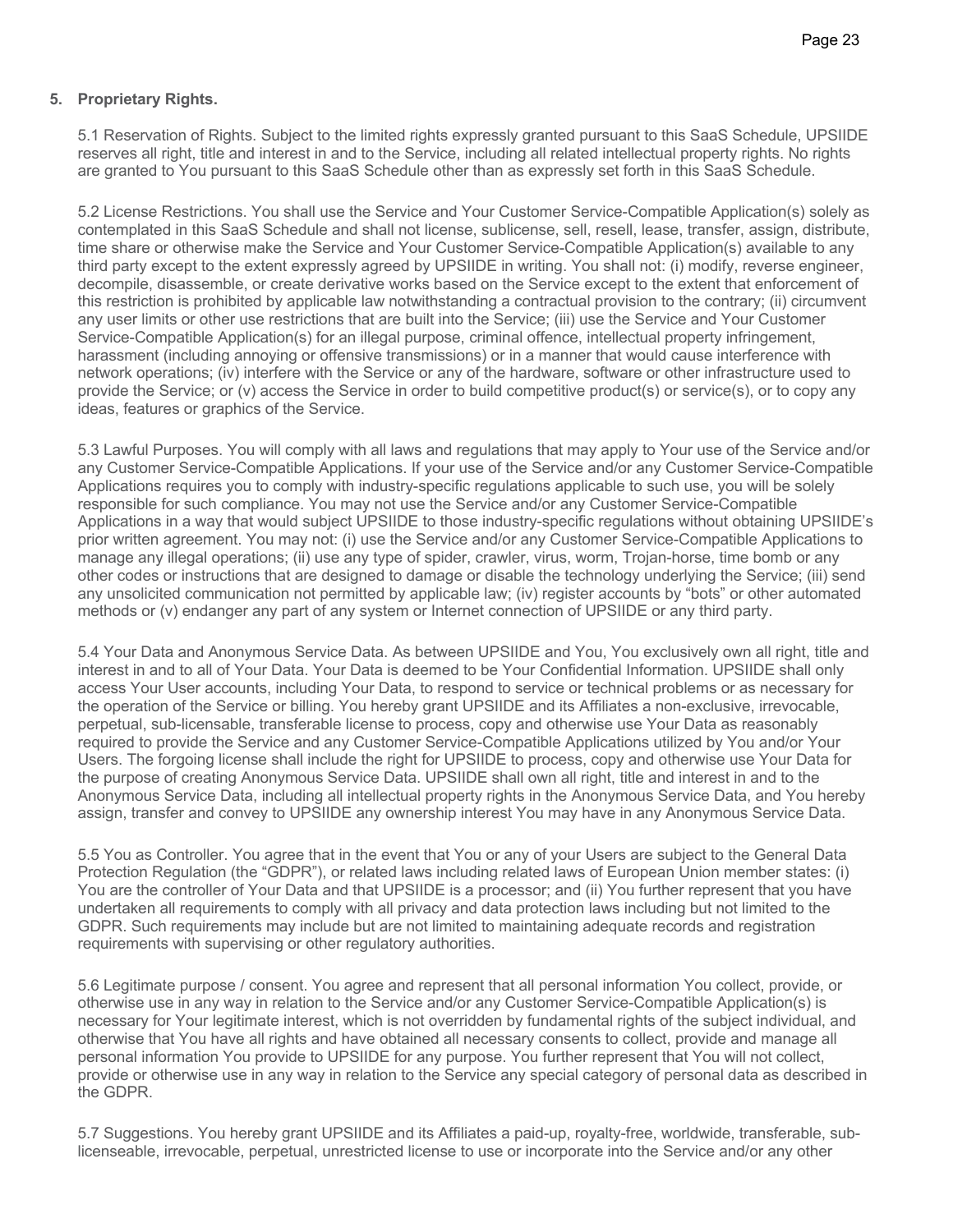products or services any suggestions, enhancement requests, recommendations or other feedback provided by You or Your Users relating to the Service and/or any Customer Service-Compatible Applications.

## **6. Confidentiality.**

6.1 Definition of Confidential Information. As used in this SaaS Schedule, "Confidential Information" means all confidential and proprietary information of a party (the "Disclosing Party") disclosed to the other party (the "Receiving Party"), whether orally or in writing, that is designated as confidential or that reasonably should be understood to be confidential given the nature of the information and the circumstances of disclosure, including Your Data and any business and marketing plans, technology and technical information, product designs, and business processes. Confidential Information shall not include any information that: (i) is or becomes generally known to the public without any prior confidentiality obligation; (ii) was known to the Receiving Party prior to its disclosure by the Disclosing Party without breach of any obligation owed to the Disclosing Party; (iii) was independently developed by the Receiving Party without breach of any obligation owed to the Disclosing Party; or (iv) is received from a third party without breach of any obligation owed to the Disclosing Party.

6.2 Confidentiality. The Receiving Party shall not disclose or use any Confidential Information of the Disclosing Party for any purpose outside the scope of this SaaS Schedule, except with the Disclosing Party's prior written permission.

6.3 Protection. Each party agrees to protect the confidentiality of the Confidential Information of the other party in the same manner that it protects the confidentiality of its own proprietary and confidential information of like kind (but in no event using less than reasonable care).

6.4 Compelled Disclosure. If the Receiving Party is compelled by law to disclose Confidential Information of the Disclosing Party, it shall provide the Disclosing Party with prior notice of such compelled disclosure (to the extent legally permitted) and reasonable assistance, at the Disclosing Party's cost, if the Disclosing Party wishes to contest the disclosure. If the Disclosing Party is not successful in opposing such compelled disclosure obligation, then the Receiving Party may disclose the Confidential Information required to be disclosed pursuant to such compelled disclosure obligation.

6.5 Remedies. If the Receiving Party discloses or uses (or threatens to disclose or use) any Confidential Information of the Disclosing Party in breach of the confidentiality and non-use protections in this SaaS Schedule, the Disclosing Party shall have the right, in addition to any other remedies available to it, to seek injunctive relief to enjoin such acts, it being specifically acknowledged by the parties that any other available remedies may be inadequate.

## **7. Warranties and Disclaimers.**

7.1 Warranties. Each party warrants that it has the legal power and authority to enter into this SaaS Schedule. UPSIIDE warrants that (i) it will provide the Service in a manner consistent with general industry standards reasonably applicable to the provision thereof; and (ii) the Service will not contain or transmit to You any Malicious Code (except for any Malicious Code contained in User or Your-uploaded materials or otherwise originating from You or a User). If You believe there has been a breach of the warranty set forth in Section 7.1(i), then You must notify UPSIIDE of such claim within ninety (90) days of the date of the alleged breach of such warranty.

7.2 Disclaimer. EXCEPT AS EXPRESSLY PROVIDED IN SECTION 7.1, UPSIIDE MAKES NO REPRESENTATIONS AND PROVIDES NO WARRANTIES OR CONDITIONS OF ANY KIND, WHETHER EXPRESS, IMPLIED, STATUTORY OR OTHERWISE, AND SPECIFICALLY DISCLAIMS ALL IMPLIED REPRESENTATIONS, WARRANTIES AND/OR CONDITIONS, INCLUDING ANY REPRESENTATIONS, WARRANTIES AND/OR CONDITIONS OF MERCHANTABILITY, MERCHANTABLE QUALITY, DURABILITY, TITLE, NON-INFRINGEMENT, SATISFACTORY QUALITY OR FITNESS FOR A PARTICULAR PURPOSE, TO THE MAXIMUM EXTENT PERMITTED BY APPLICABLE LAW. UPSIIDE DOES NOT WARRANT THAT THE SERVICES WILL BE ERROR FREE OR OPERATE WITHOUT INTERRUPTION OR DOWNTIME. FURTHER, UPSIIDE SHALL NOT BE RESPONSIBLE FOR ANY LIMITATIONS, DELAYS, AND ANY OTHER PROBLEM INHERENT IN THE USE OF THE INTERNET AND/OR ELECTRONIC COMMUNICATIONS.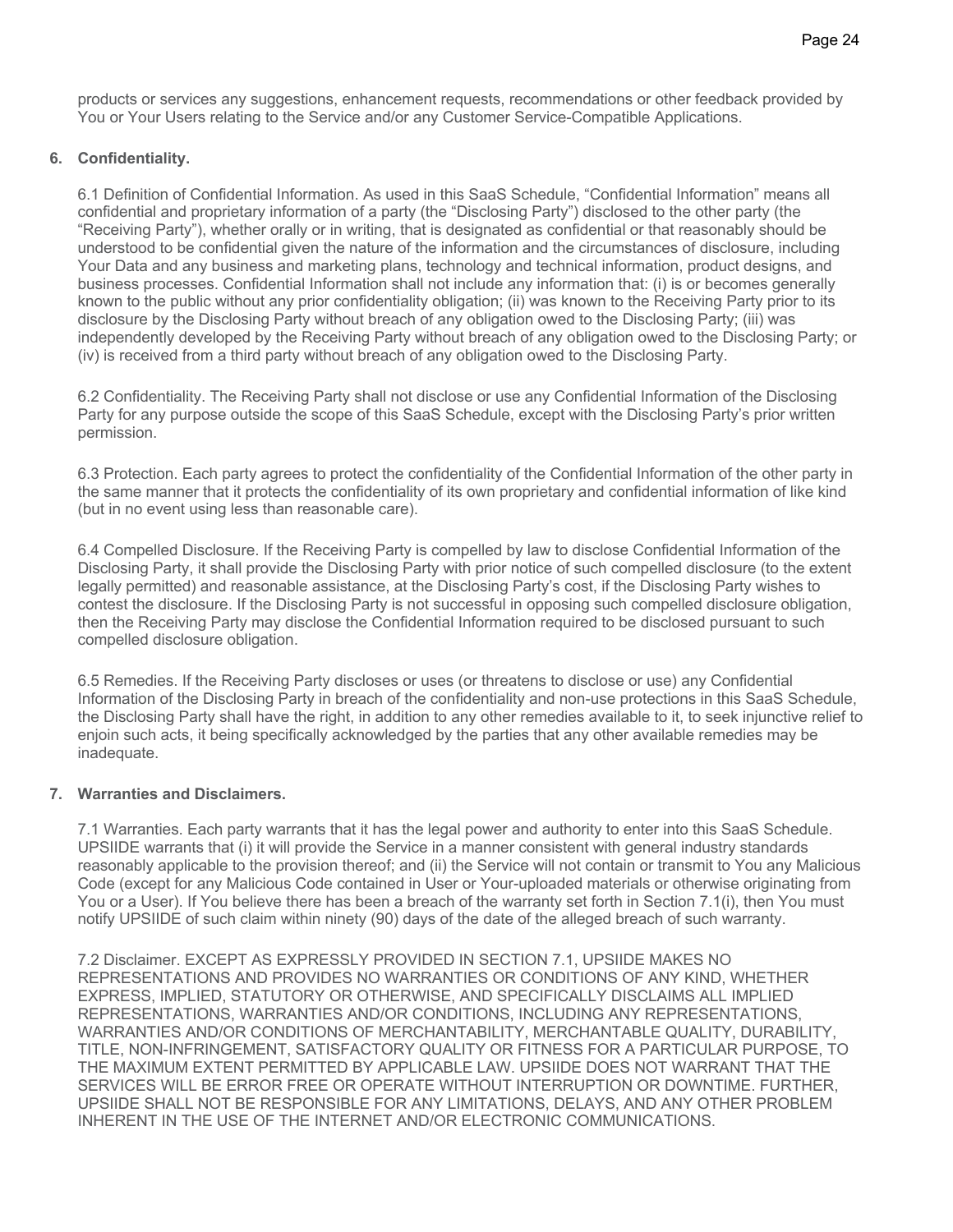## **8. Indemnification.**

8.1 Indemnification by You. You shall, on demand from UPSIIDE, indemnify, defend and hold UPSIIDE, its Affiliates and its and their directors, officers, employees, contractors and agents (the "UPSIIDE Indemnitees") harmless from and against any and all damages, liability and costs, including but not limited to fines, penalties, and attorneys' fees, incurred by any of the UPSIIDE Indemnitees in connection with or arising out of: (i) Your violation or breach of these Terms or any applicable law or regulation, whether or not referenced in this SaaS Schedule; (ii) Your violation of any rights of any third party; (iii) Your misuse of the Service; or (iv) Your Data and/or any of Your Customer Service-Compatible Application(s).

8.2 Indemnification by UPSIIDE. UPSIIDE, AT ITS OWN EXPENSE, SHALL INDEMNIFY AND HOLD HARMLESS YOU AND EACH OTHER INDEMNIFIED PARTY AND DEFEND ANY ACTION BROUGHT AGAINST THE SAME WITH RESPECT TO ANY CLAIM, PROCEEDING, DEMAND, CAUSE OF ACTION, DEBT OR LIABILITY, LOSS, EXPENSE, INCLUDING ATTORNEYS' FEES (COLLECTIVELY, "CAUSES OF ACTION"), TO THE EXTENT BASED UPON A CLAIM THAT THE SERVICE INFRINGES OR VIOLATE ANY PATENTS, COPYRIGHTS, TRADE SECRETS, LICENSES, OR OTHER RIGHTS OF ANY THIRD PARTY.

#### **9. Subscription Term and Termination.**

9.1 Term of this SaaS Schedule. Service subscriptions purchased by You will entitle You to use the Service for the Subscription Term(s) set forth in Your Order Form. Service subscriptions may be purchased for monthly, annual or multi-year Subscription Terms and such Subscription Terms are renewable as follows: (i) for a monthly Subscription Term – for an additional month commencing at the end of Your current monthly Subscription Term provided that neither You nor UPSIIDE has provided notice of non-renewal at least two (2) days prior to the end of Your thencurrent monthly Subscription Term; (ii) for an annual Subscription Term – for an additional one (1) year period commencing at the end of Your current annual Subscription Term provided that neither You nor UPSIIDE has provided notice of non-renewal at least forty-five (45) days prior to the end of Your then-current annual Subscription Term; and (iii) for multi-year Subscription Term – for the same multi-year period as Your current multi-year Subscription Term commencing at the end of Your current multi-year Subscription Term provided that neither You nor UPSIIDE has provided notice of non-renewal at least forty-five (45) days prior to the end of Your then-current multi-year Subscription Term. This SaaS Schedule will commence on the date of UPSIIDE's acceptance of Your first Order for the Service or the effective date of Your Order Form incorporating this SaaS Schedule, whichever occurred earlier, and shall continue thereafter for as long as You have an active Subscription Term (which period shall constitute the "Term" of this SaaS Schedule).

9.2 Termination by You. You may terminate this SaaS Schedule (including all of Your then-current Subscription Terms) and all of Your rights to use the Service by emailing UPSIIDE at support@upsiide.com with Your termination request. Termination will occur once UPSIIDE has disabled Your ability to access and use the Service (which UPSIIDE will do within two (2) business days of receipt of Your termination request). Your termination will not entitle You to any refunds.

9.3 Termination or Suspension by UPSIIDE. Without limiting other remedies UPSIIDE may have, UPSIIDE may limit, suspend, or terminate Your use of the Service, prohibit Your access to the Service and/or delete Your User account(s) for the Service, without prior notice, if You are in arrears in Your payment for the Service by (i) more than five (5) days for monthly Subscription Terms, or (ii) more than fifteen (15) days for annual or multi-year Subscription Terms. UPSIIDE shall also be entitled to terminate this SaaS Schedule (including all of Your Subscription Term(s)) and Your rights to access and use the Service if You are: in breach of this SaaS Schedule; creating problems in respect to the operation of the Service; creating legal liabilities (actual or potential) through Your use of the Service; acting inconsistently or in violation of any of UPSIIDE's policies; infringing someone else's intellectual property rights; engaging in fraudulent, immoral or illegal activities; or for other reasons that could have an adverse effect on UPSIIDE, its service providers or any other customers of the Service. UPSIIDE may provide You with notice of termination by sending an email to the email address provided by You when registering for the Service. UPSIIDE shall also have the right to cancel any commercial User accounts that has been inactive for more than one (1) year.

9.4 Effect of Termination. Upon termination or expiration of this SaaS Schedule or any Subscription Term for the Service, Your ability to access and use the Service (including Your Data) will end unless You renew Your subscription for the Service. Upon written request from You, UPSIIDE will use commercially reasonable efforts to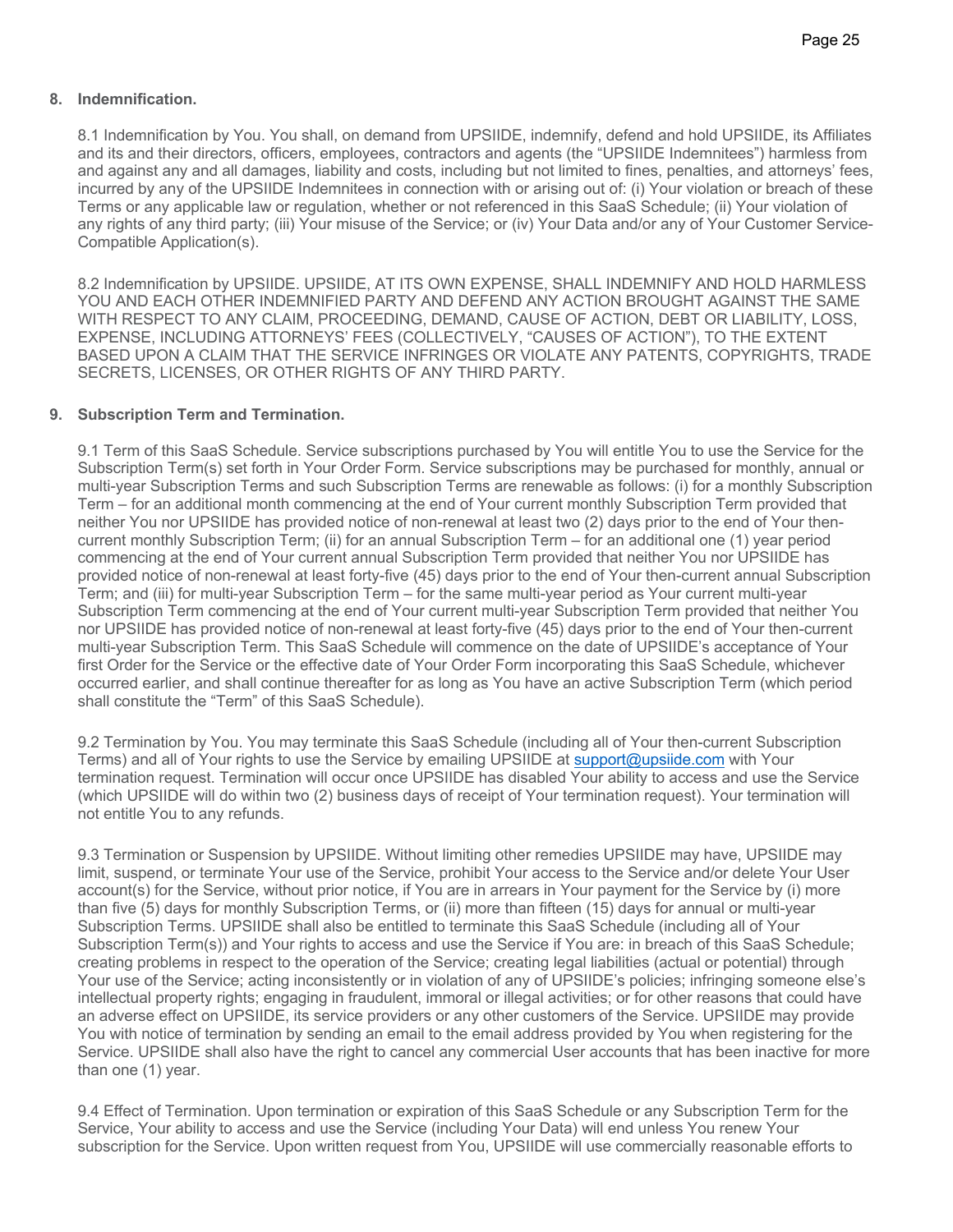provide You with a copy of Your Data in CSV format, provided that Your access to the Service was not terminated pursuant to Section 10.3 and further provided that such request is made to UPSIIDE within thirty (30) days of such termination or expiration. If You request a copy of Your Data, a minimum two (2) hour fee will be applicable and You must pre-pay such fee before UPSIIDE will begin the services to provide You with a CSV copy of Your Data.

9.5 Outstanding Fees. Termination of this SaaS Schedule (and/or suspension of Your rights to access and/or use the Service) shall not relieve You of the obligation to pay any fees accrued or payable to UPSIIDE prior to the effective date of any such termination or expiration. If this SaaS Schedule and/or any Subscription Term(s) are terminated (or if Your rights to access and/or use the Service are suspended), You will not be entitled to a refund for the unused portion of any of Your Subscription Term(s).

9.6 Surviving Provisions. The following provisions shall survive any termination or expiration of this SaaS Schedule: Section 1 and Sections 4 through 10 along with any provisions that are identified as surviving in any Order Form into which this SaaS Schedule may be incorporated.

#### **10. General Provisions.**

10.1 Export. You acknowledge and agree that the Service and Customer Service-Compatible Application(s) may be subject to export and import controls under the regulations of Canada, the United States and other countries, and You shall comply with all export and import control regulations of such countries. You shall not use the Service and/or any Customer Service-Compatible Application(s) for any purposes prohibited by export laws, including, without limitation, nuclear, chemical or biological weapons proliferation. You shall be responsible for procuring all required permissions for any subsequent export, import or use of the Service and/or any Customer Service-Compatible Application(s).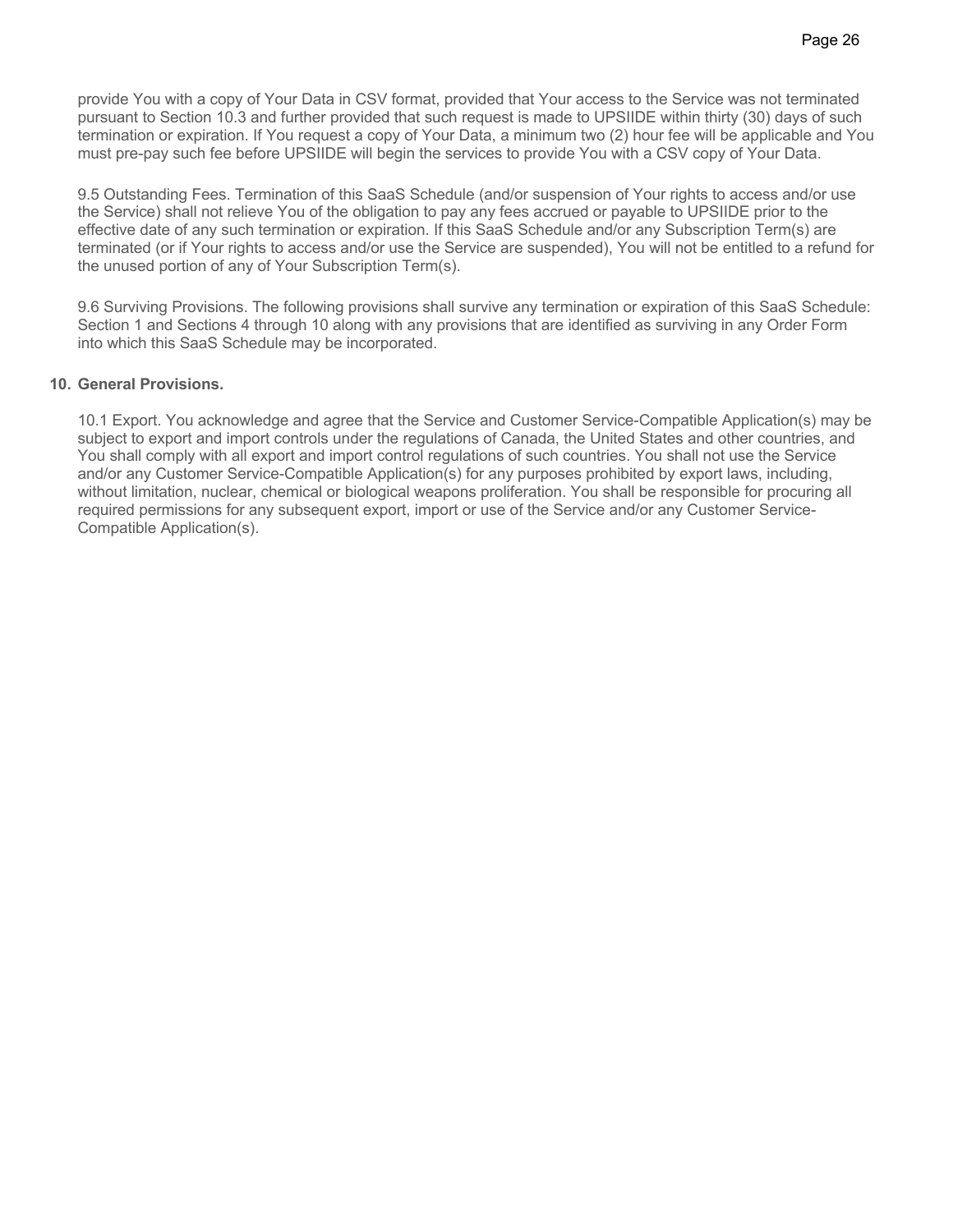## **ATTACHMENT 1 TO THE SAAS SCHEDULE**

#### **SAAS ORDER FORM**

#### **Sold to Customer:**  $xx$  **Contract Contact:**  $xx$  **Proposed By:**  $xx$  **Proposed By:**  $xx$ **Pricing Valid Through: xx**

| <b>BILL TO:</b>                                                                                   | <b>ORDER INFORMATION:</b>                                      |
|---------------------------------------------------------------------------------------------------|----------------------------------------------------------------|
| <b>Contact: XX</b><br><b>Company:</b> xx                                                          | <b>Contract Start Date: XX</b><br><b>Contract End Date: XX</b> |
| <b>Address: XX</b><br><b>City/Province/State: xx</b><br>Zip/Postal Code: xx<br><b>Country: XX</b> | <b>Currency: USD/CAD</b><br>Payment Terms: Net 30              |
| <b>Email:</b> xx<br><b>Phone: xx</b>                                                              |                                                                |

## **License Pricing**

| <b>License Period</b>      | START DATE – END DATE |
|----------------------------|-----------------------|
| <b>License Tier</b>        | Tier                  |
| <b>Billing Frequency</b>   | Annual                |
| <b>Annual License Fees</b> | \$xx                  |

## **Audience Marketplace**

| <b>Market Price Discount</b> | 35% |
|------------------------------|-----|
|                              |     |

## **Professional Services**

| <b>Account Manager</b>         | <b>XXX</b>             |
|--------------------------------|------------------------|
| <b>Assisted DIY</b>            | \$xxx/study on request |
| <b>Full Service Consulting</b> | \$xxx/study on request |
| Onboarding                     |                        |

## **Total Fees**

| <b>Annual License Fees</b> | \$xx |
|----------------------------|------|
|----------------------------|------|